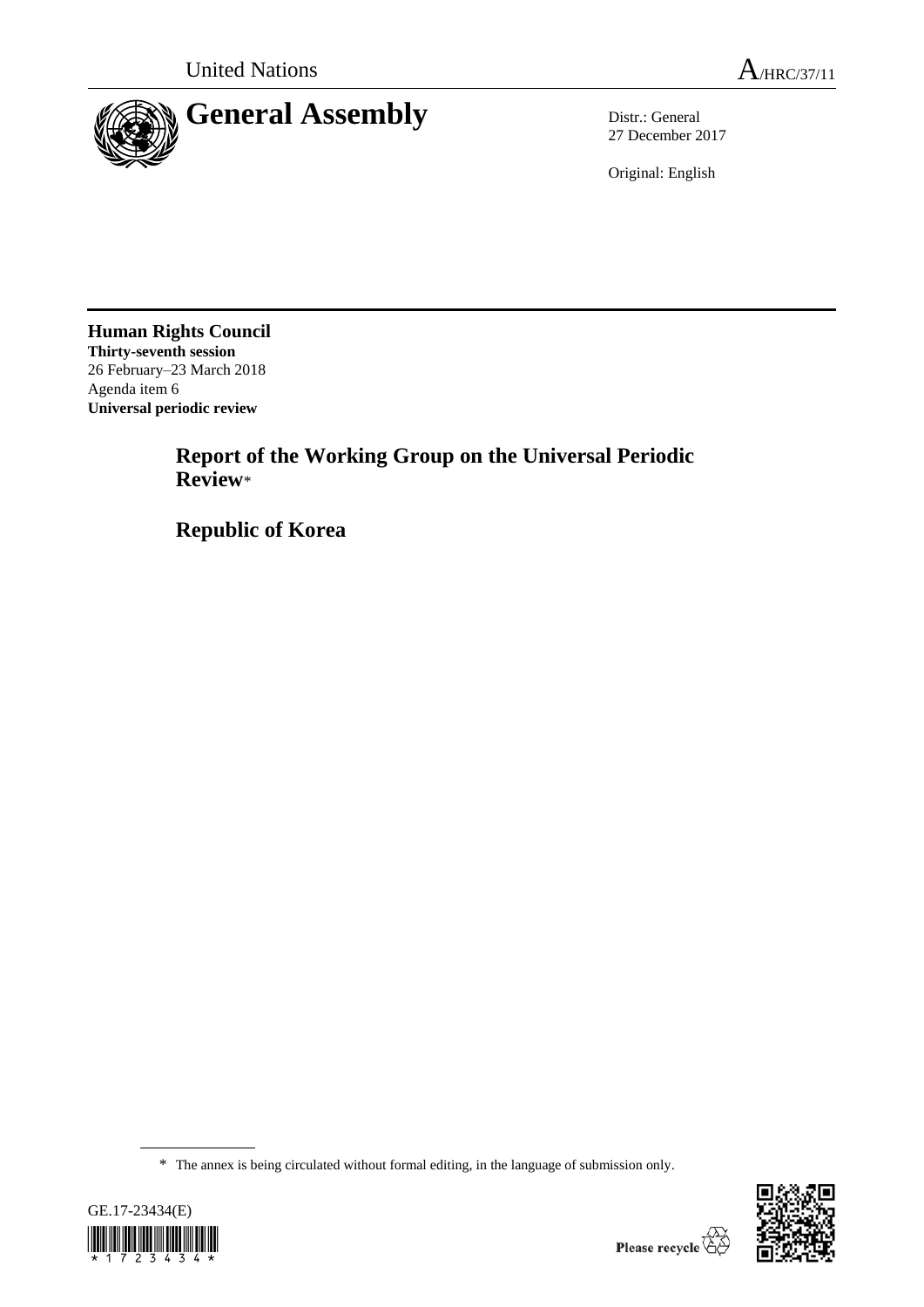# **Introduction**

1. The Working Group on the Universal Periodic Review, established in accordance with Human Rights Council resolution 5/1, held its twenty-eighth session from 6 to 17 November 2017. The review of the Republic of Korea was held at the 8th meeting, on 9 November 2017. The delegation of the Republic of Korea was headed by Minister of Justice, Mr. Sangki Park. At its 14th meeting, held on 14 November 2017, the Working Group adopted the report on the Republic of Korea.

2. On 13 February 2017, the Human Rights Council selected the following group of rapporteurs (troika) to facilitate the review of the Republic of Korea: the Congo, Hungary and Mongolia.

3. In accordance with paragraph 15 of the annex to Human Rights Council resolution 5/1 and paragraph 5 of the annex to Council resolution 16/21, the following documents were issued for the review of the Republic of Korea:

(a) A national report submitted/written presentation made in accordance with paragraph 15 (a) (A/HRC/WG.6/28/KOR/1);

(b) A compilation prepared by the Office of the United Nations High Commissioner for Human Rights (OHCHR) in accordance with paragraph 15 (b) (A/HRC/WG.6/28/KOR/2);

(c) A summary prepared by OHCHR in accordance with paragraph 15 (c) (A/HRC/WG.6/28/KOR/3).

4. A list of questions prepared in advance by Brazil, Germany, Norway, Portugal, Slovenia, Spain, Sweden and the United Kingdom of Great Britain and Northern Ireland was transmitted to the Republic of Korea through the troika. These questions are available on the extranet of the universal periodic review.

## **I. Summary of the proceedings of the review process**

#### **A. Presentation by the State under review**

5. The delegation stated that the universal periodic review had contributed to the protection and promotion of human rights around the world. The Republic of Korea had participated actively in the efforts of the international community to promote and protect human rights. The new Government had made the protection of human rights one of the cornerstones of its State policy. The Government had been working to advance further human rights policy through effective cooperation with civil society.

6. The delegation reported that the national report had been prepared based on cooperation and coordination of various ministries and State bodies. The Government had also sought the opinion of civil society representatives on the draft national report. In that respect, a public hearing had been organized with the participation of the National Human Rights Commission of Korea and civil society organizations.

7. The delegation reported on a number of measures taken by the Government to implement recommendations from the second universal periodic review. The recommendations had been reflected in the second national action plan on human rights. The Government voluntarily submitted a midterm report on the implementation of the recommendations, which had been prepared based on consultation with various ministries, the National Human Rights Commission of Korea and civil society organizations.

8. The delegation informed the Human Rights Council about the plans of the Government to strengthen the existing national mechanism for reporting and follow-up for the implementation and monitoring of the recommendations from the international human rights mechanism, including the universal periodic review. The Government had been working on the development of the third national action plan on human rights through a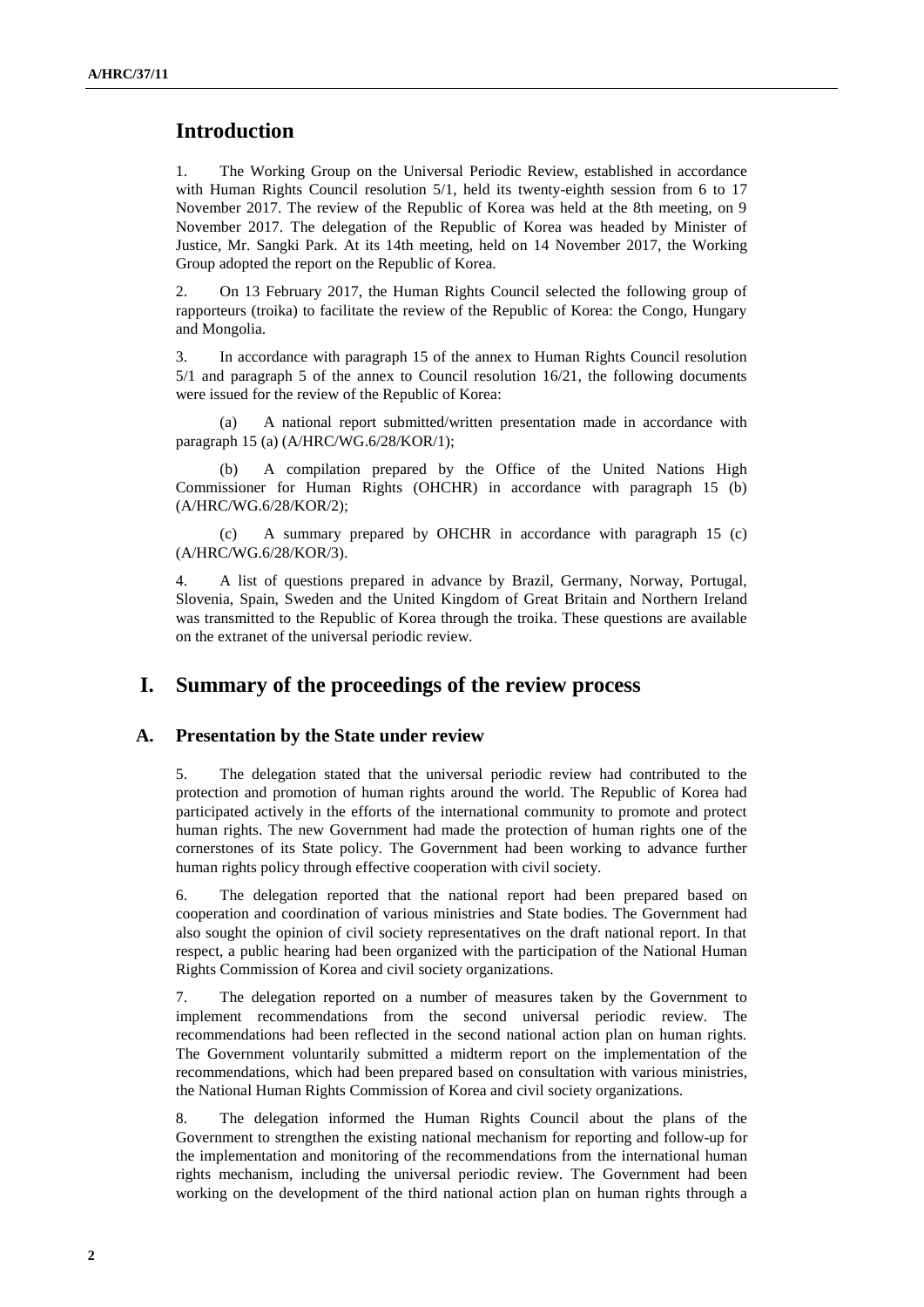consultation process. The Government had been taking measures to strengthen the role and functions of the Human Rights Policy Advisory Panel, which had included civil society representatives, so as to foster communication and cooperation with civil society in the drafting process of the new action plan.

9. The delegation reported on the measures taken to strengthen the National Human Rights Commission of Korea, including by amending the relevant law in 2016 to improve the selection of human rights commissioners and ensure immunity of commissioners in performing their official duties.

10. The Government extended a standing invitation to special procedure mandate holders of the Human Rights Council in 2008, and had received country visits of the special rapporteurs almost every year. The Government had invited the Working Group on Enforced or Involuntary Disappearances to hold its regular session in Seoul in 2017.

11. In 2017, the authorities had withdrawn the reservation to article 21 (a) of the Convention on the Rights of the Child related to the issue of adoption. The Government had been studying the possibility of ratifying the international human rights treaties to which it had not yet acceded.

12. Regarding the recommendations on conscientious objectors who refused to perform military service, the delegation stated that it was important to consider the security considerations in the region and public consensus on the equity of military service. The Government has been planning to undertake a cautious review of the amendment to the Military Service Act, introducing alternative service for conscientious objectors, and to hold a wide consultation on the matter.

13. Regarding freedom of assembly, the Government had taken measures to ensure that every police officer assigned to monitor demonstrations underwent human rights training. In 2017, a committee on police reform had been established to ensure a greater human rights-based approach in the work of the police. For example, the committee had recommended excluding the use of water cannons and bus barricades by police in demonstrations. Regarding the case of Baek Nam-gi, who had died as a result of the use of water cannon by the police during a demonstration, the delegation reported that four persons had been prosecuted for the death after the completion of the investigation.

14. The authorities had been working to improve the realization of economic, social and cultural rights despite existing financial and other difficulties. The Government had been building a social safety system to eradicate poverty and to ensure that everyone enjoyed basic standards of living. Some vulnerable groups, like children, persons with disability and unemployed young adults, had been provided with benefits or essential services.

15. The Government had developed guidelines to change the status of non-regular employment to regular employment. The public sector had been taking a lead in that process. Some measures had been envisaged to prevent an overuse of non-regular employment, to improve the treatment of people in non-regular employment and to provide subcontracted employees with better employment conditions in the private sector.

16. The Government had strengthened its policy on achieving work-family balance, including by expanding parental leave entitlements, creating an environment conducive to telecommuting and supporting employers who had adopted a flexible working hour system to address the issue of gender pay gap caused by the interruption of women's careers.

17. While compulsory elementary and middle school education had been free of charge, the Government had been reforming the education system to ensure free compulsory high school education by 2022. The Government had placed an upper limit on the increase of college tuition fees, expanded the national scholarship programme and maintained low interest rates for student loans to ease their financial burden.

18. The State housing policy had included measures to improve housing conditions of working families. The Government had increased the number of public housing and public housing benefits to provide support to persons from vulnerable groups. It had also expanded the coverage of public medical institutions and strengthened a community-based health-care system to guarantee access to health care for all.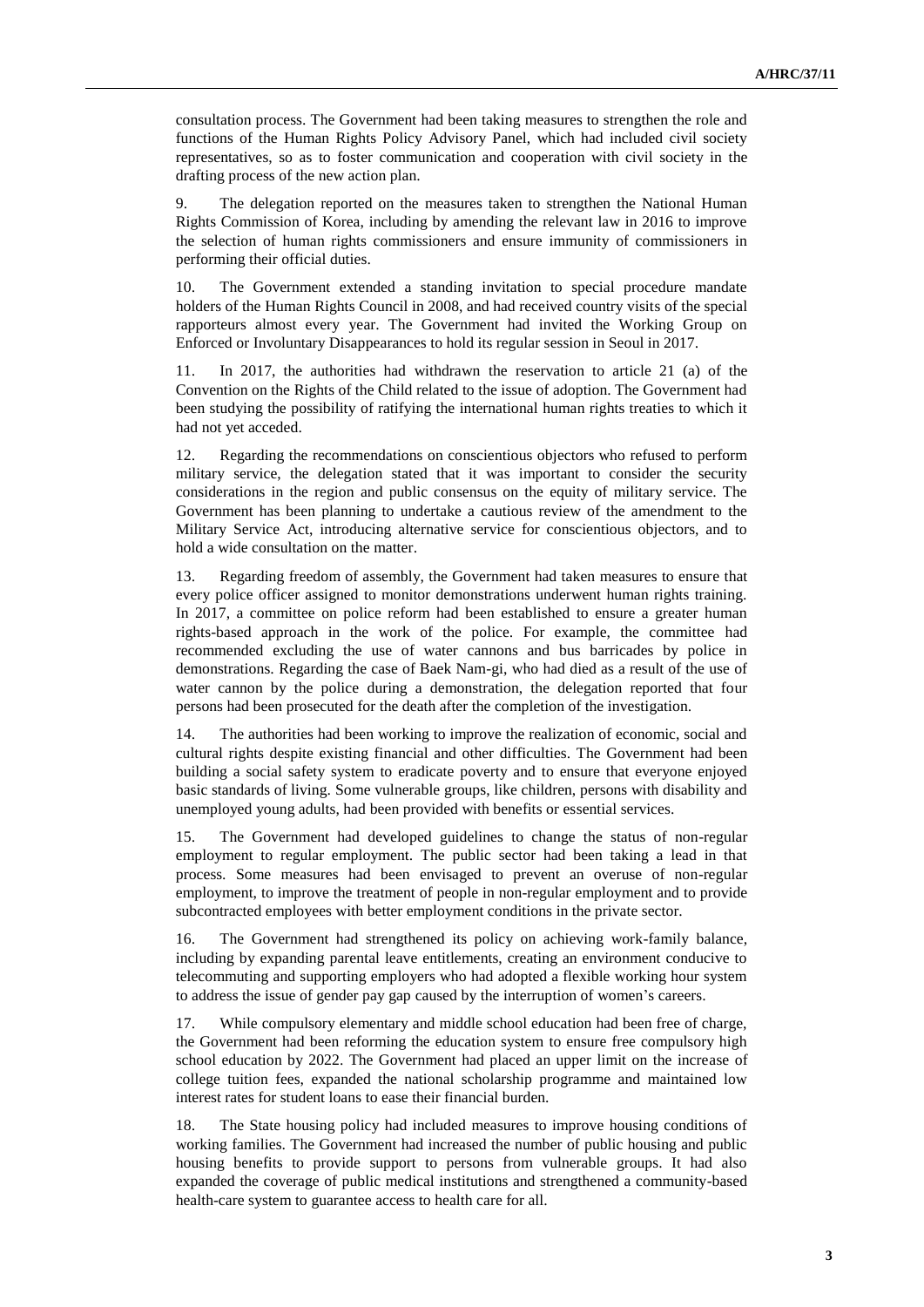19. The Government had developed a plan on gender equality in 2015, which prohibited gender-based discrimination and was aimed at advancing the rights of women. It had adopted measures to ensure that women represented over 30 per cent of the ministerial positions in the new cabinet.

20. In 2015, the Government had developed a plan to promote the rights of the child. It had outlined the main objectives of the State policy on children and included a specific implementation plan. A special law had been adopted to address and punish perpetrators of child abuse. The Government had improved the protection of children in the judicial processes by providing legal aid and expanding alternative services to juvenile incarceration. The National Human Rights Commission of Korea had established a division for children and juveniles and the Child Rights Committee to strengthen independent monitoring of the implementation of the provisions of the Convention on the Rights of the Child.

21. The Government had been developing its third basic plan for immigration policy aimed at protecting the rights and social integration of foreigners without discrimination. The Government had approved the registration of a trade union of migrant workers and had put forward State-led support and care for the older persons. It had been working to improve relevant laws and institutions to effectively protect older persons against abuse and to progressively increase basic pension benefits.

22. The Government had been working to increase the official development assistance (ODA) and to make sure that programmes supported under that assistance take into account human rights issues.

#### **B. Interactive dialogue and responses by the State under review**

23. During the interactive dialogue, 95 delegations made statements. Recommendations made during the dialogue are to be found in section II of the present report.

24. Germany noted that the Republic of Korea had announced several positive steps to strengthen human rights. It stressed the importance of the full abolition of the death penalty.

25. Ghana lauded the Government's efforts to reinforce freedom of expression, independence of the media and prohibition of discrimination. It welcomed ongoing research on possible ratification of the Optional Protocol to the International Covenant on Economic, Social and Cultural Rights.

26. Greece noted the Government's efforts to strengthen the independence of the National Human Rights Commission of Korea, to prohibit discrimination and to reinforce the rights to work, social security, education and health.

27. Guatemala thanked the delegation for the presentation of the national report and made recommendations.

28. Honduras urged the Government to incorporate recommendations from the universal periodic review in the next national action plan on human rights. It noted discrimination against migrants in employment.

29. India welcomed the 2016 amendments to the National Human Rights Commission of Korea Act. It noted the Government's efforts to ensure equal conditions between regular and non-regular employment contract holders.

30. Indonesia commended the Government on the amendments to the National Human Rights Commission of Korea Act. It also noted amendments made to the Criminal Code to include human trafficking as an offence.

31. The Islamic Republic of Iran noted the establishment of a division on the rights of children and young people, in charge of protecting the rights of the child and to monitor the implementation of the Convention on the Rights of the Child.

32. Iraq noted the adoption of a law on combating racial discrimination and xenophobia and the progress made under the National Health Initiative.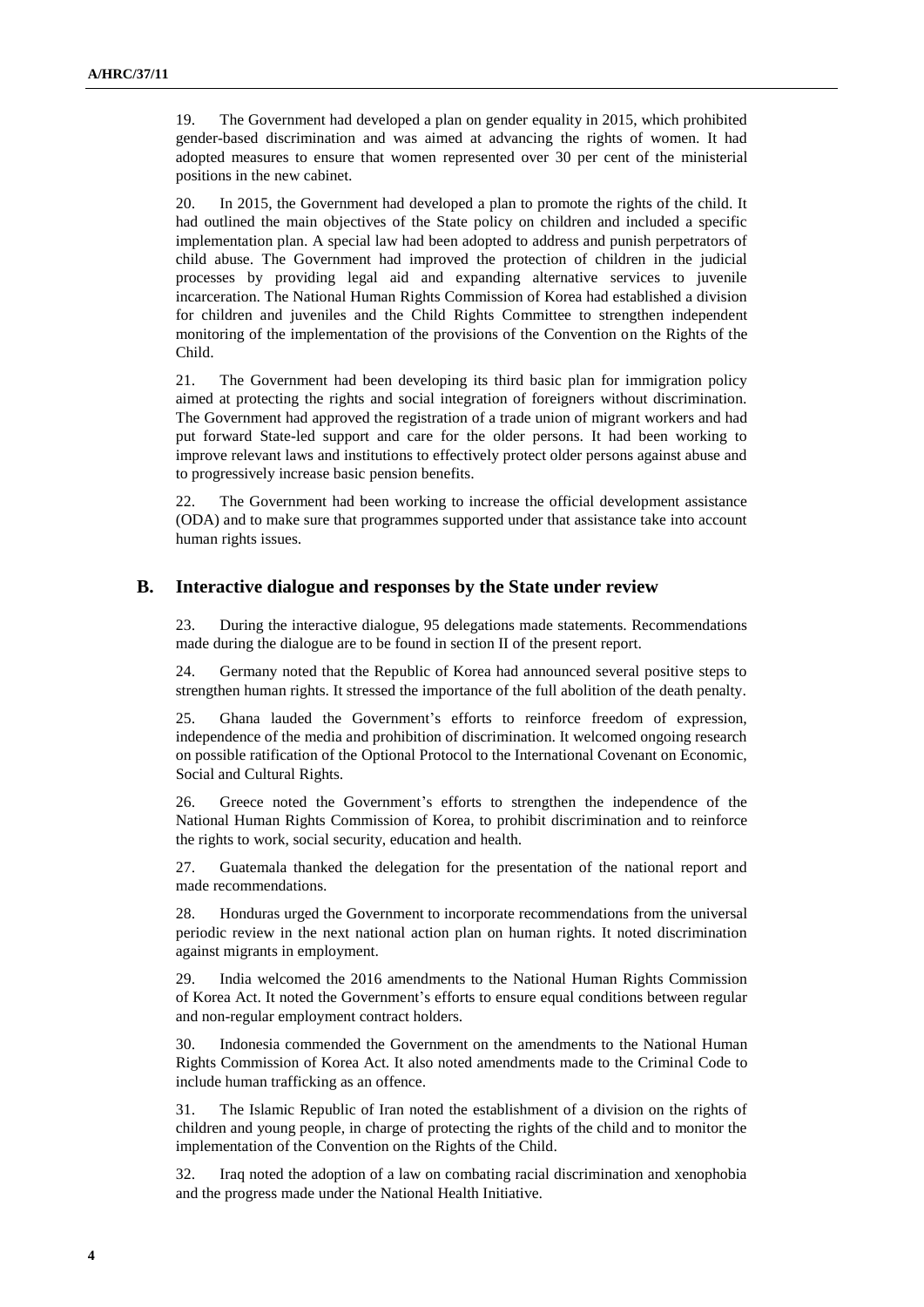33. Ireland noted that lesbian, gay, bisexual, transgender and intersex persons continued to face discrimination and that the efforts of parliament to pass legislation to abolish the death penalty had stalled.

34. Argentina noted the establishment of a division on the rights of children and young people in the National Human Rights Commission of Korea.

35. Italy noted the development of the third national action plan on human rights, with the involvement of civil society, and the progress made in preventing sexual and domestic violence.

36. Japan noted concerns about the use of criminal defamation laws to prosecute persons criticizing government actions and about the harsh sentences handed down in such cases. It noted concerns regarding peaceful assembly and protest. It commended the Government on its efforts to prevent sexual and domestic violence.

37. Kazakhstan noted the Government's efforts to further promote gender equality and the rights of persons with disabilities and to combat sexual and domestic violence.

38. Kyrgyzstan noted the achievements attained in the follow up to the second universal periodic review of the Republic of Korea.

39. The Lao People's Democratic Republic noted progress made in promoting the rights of women and children, to health and education and to freedom of expression.

40. Libya welcomed the progress made in implementing the recommendations of the second universal period review.

41. Liechtenstein noted that, despite a moratorium on the death penalty since 1997, persons remained sentenced to death.

42. Malaysia welcomed the progress made in the areas of labour, social security, health, education, women's rights, child rights and the protection of the rights of minorities. It commended the Government on the initiatives to promote the rights of older persons.

43. Maldives was encouraged by the Government's efforts in promoting and protecting child rights and by the introduction of a basic pension scheme and measures to protect older persons.

44. Mexico noted the progress in the basic pension scheme, measures to combat racial discrimination, legislative reforms for gender equality and the mainstreaming of a gender policy in public affairs.

45. Mongolia noted the Government's efforts in protecting the right to education of children with disabilities and the rights of migrants, and in promoting gender equality.

46. Montenegro encouraged the Government to adopt comprehensive antidiscrimination legislation and to prohibit corporal punishment of children in all settings.

47. Myanmar noted that capital punishment had not been used since 1997 and stressed the importance of discussions and public consultations when considering the abolition of the death penalty.

48. Namibia commended the Government on the various measures taken to implement the recommendations from the previous review and the submission of the voluntary midterm report.

49. Nepal encouraged the Government to launch the third national action plan on human rights and to consider declaring an official moratorium on the death penalty with an aim of abolishing the practice.

50. The Netherlands welcomed measures to ensure freedom of assembly and to provide human rights training to police officers. It highlighted the importance of not misusing the National Security Act to restrict human rights defenders' rights.

51. Ecuador noted the human rights approach in development policies. It highlighted the Government's efforts to prevent domestic violence and to reduce poverty.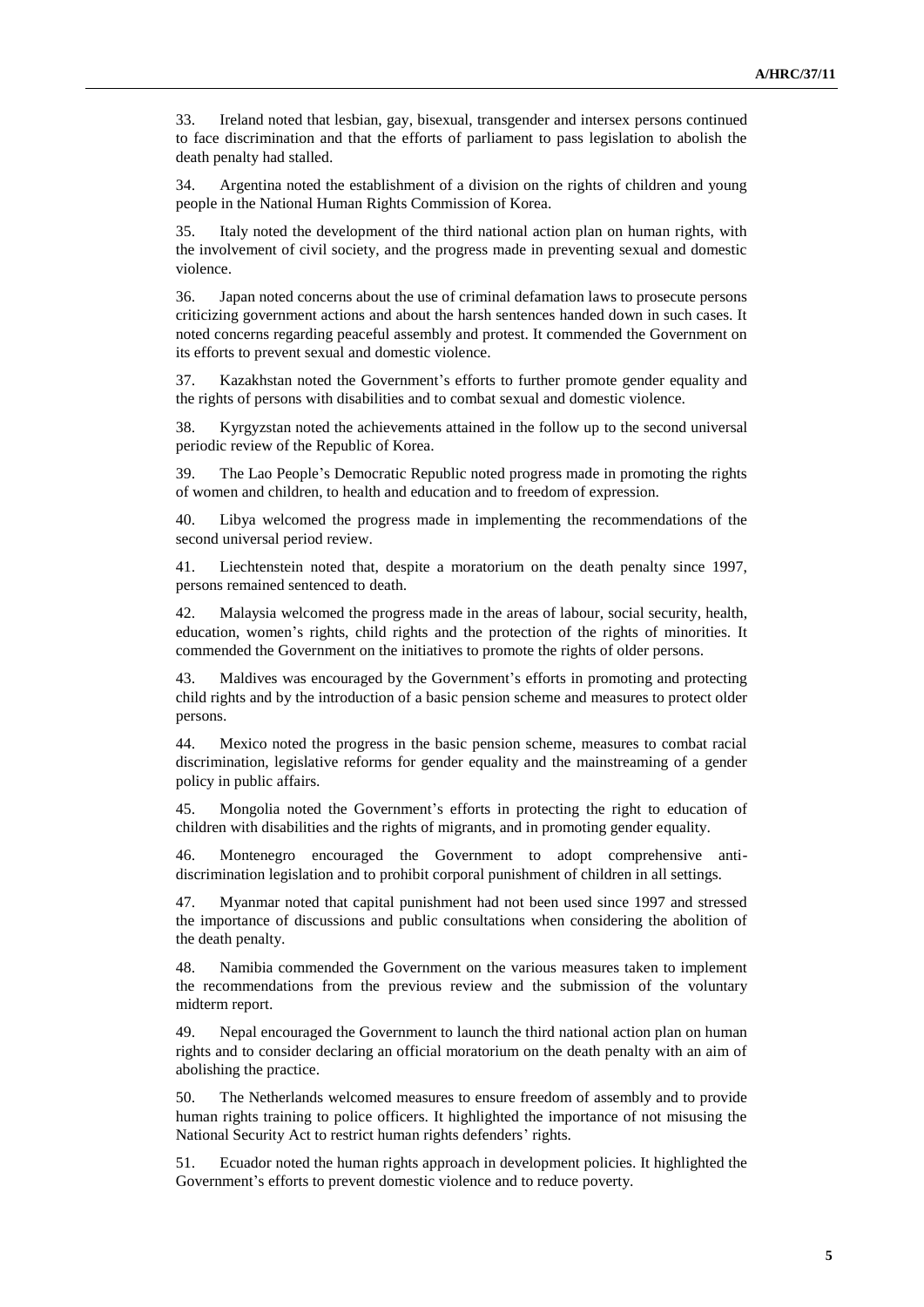52. Norway noted the de facto abolition of the death penalty. It remained concerned about discrimination against single mothers despite improvements in the situation of singleparent families.

53. Panama praised efforts to ensure universal compulsory education. It highlighted the Government's efforts to reduce poverty, promote the rights of women, children and persons with disabilities.

54. Peru acknowledged the Government's efforts to implement recommendations from the previous review, including measures taken to combat discrimination and domestic violence.

55. The Philippines noted the establishment of the Child Support Agency and measures to ensure the equal treatment of migrant workers. It encouraged the Republic of Korea to enact legislation to further protect the rights of migrants.

56. Portugal noted the de facto abolition of the death penalty.

57. Qatar noted the development of the third national action plan on human rights. It commended the Republic of Korea for the provision of the official development assistance to developing countries.

58. The Republic of Moldova noted the 2016 amendment to the National Human Rights Commission of Korea Act to ensure transparency in the selection of Commissioners.

59. The Russian Federation welcomed the establishment of a unit on citizenship and refugees at the Ministry of Justice, but noted with concern negative rhetoric in the media addressed to foreigners.

60. Rwanda encouraged the Republic of Korea to implement effectively the Framework Act on Gender Equality.

61. Saudi Arabia commended the Government on the establishment of the division on the rights of children and young people within the National Human Rights Commission of Korea to ensure the independent monitoring of the implementation of the Convention on the Rights of the Child.

62. Senegal congratulated the Government on the development of the third national action plan on human rights and the amendment to the National Human Rights Commission of Korea Act to strengthen the independence of the institution.

63. Serbia encouraged the Government to continue its efforts to expand the system for early detection of mental illness. It noted the Government's efforts to promote the rights of women and combat sexual violence.

64. Sierra Leone encouraged the Government to promote social integration policies and cultural exchanges and strengthen mechanisms to prevent and address reports of xenophobic discourse against migrants, foreigners and multicultural families.

65. Singapore noted the Government's initiatives to attain gender equality and to provide support to older persons.

66. Slovenia encouraged the Government to take practical and comprehensive measures to eliminate structural gender discrimination in the labour market, including the gender pay gap.

67. Spain welcomed measures taken to combat discrimination, particularly the adoption of the Framework Act on Gender Equality and the Protection and Promotion of the Diversity of Cultural Expressions Act.

68. Sri Lanka noted the Government's efforts to incorporate human rights in various policies. It recognized the active role of the Republic of Korea in promoting human rights and democratic values globally.

69. The State of Palestine noted the efforts to address racial discrimination and xenophobia and commended the Government for its efforts to ensure gender equality, especially in employment.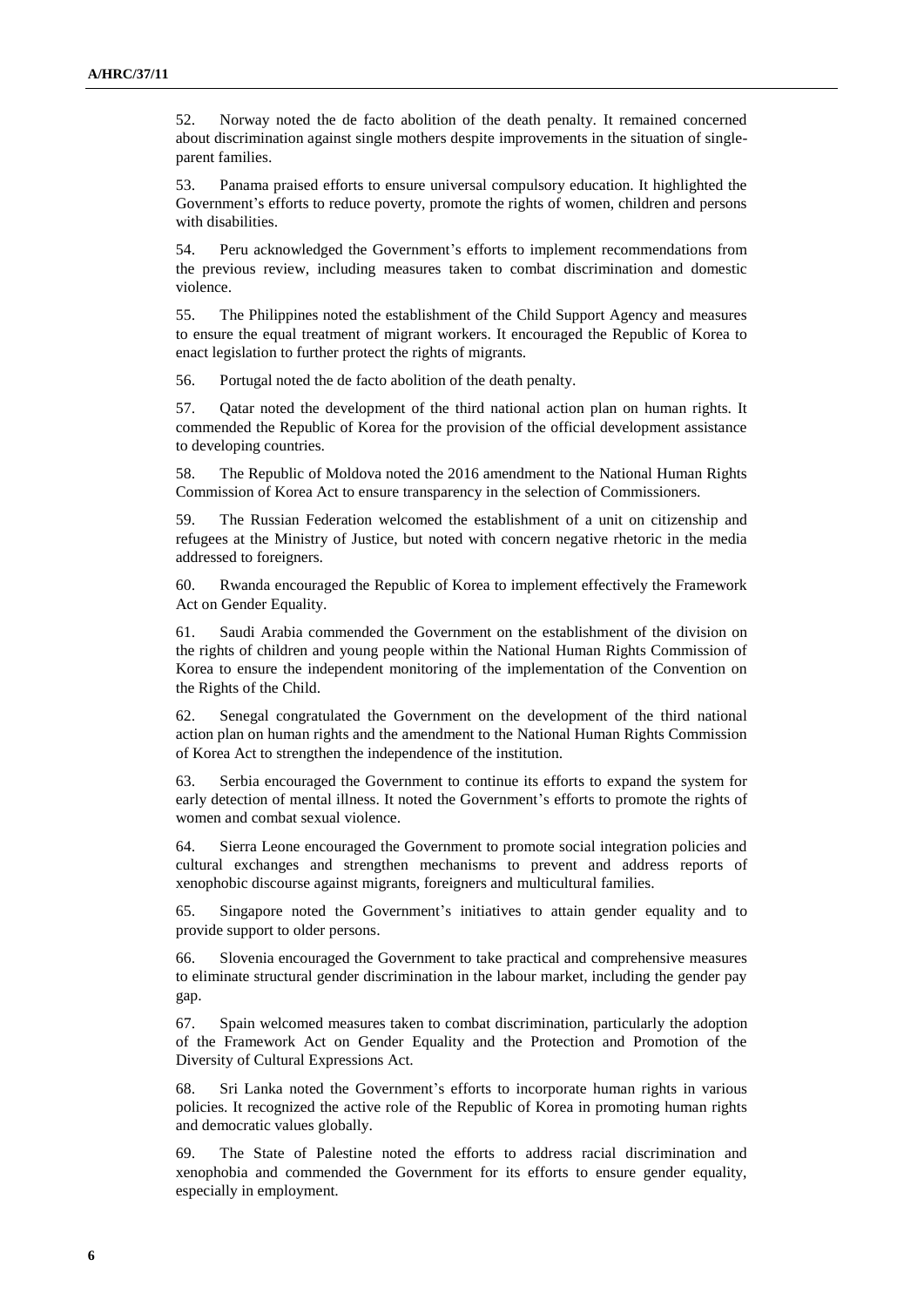70. The Sudan noted the accession by the Republic of Korea to many international human rights instruments, its acceptance of individual complaints procedures under four human rights treaties and its issuance of a standing invitation to special procedure mandate holders.

71. Sweden acknowledged the continued work of the Government to fulfil its human rights obligations and encouraged it to continue its efforts.

72. Switzerland welcomed the de facto moratorium, but noted with regret that no measures had been taken to abolish the death penalty since the second review. It expressed concern at the large number of conscientious objectors in detention.

73. Thailand praised the steps taken to improve the protection of older persons and to promote inclusive education for children with disabilities. It welcomed the amendment to the Criminal Act to expand the scope of crimes of human trafficking.

74. Timor-Leste noted the measures taken to reconcile work and family responsibilities as a way to improve the rights of women in employment.

75. Togo noted with satisfaction the de facto abolition of the death penalty since 1997 and encouraged the Republic of Korea to take the decisive step to abolish it fully.

76. Tunisia praised the steps undertaken to implement the recommendations from the previous review and to strengthen human rights in a comprehensive manner.

77. Turkey commended the Republic of Korea on the significant achievements in promoting human rights.

78. Uganda urged the implementation of the national action plan on human rights. It noted the growing challenge of racism and xenophobia and human rights abuses faced by migrant workers.

79. The United Kingdom encouraged further progress towards the abolition of the death penalty and further efforts so that legislation could ensure peaceful assemblies and the rights of lesbian, gay, bisexual, transgender and intersex people.

80. The United States of America remained concerned by legislation limiting the freedom of expression, the large number of conscientious objectors serving jail terms and a lack of anti-discrimination legislation extending protection to lesbian, gay, bisexual, transgender and intersex persons.

81. Uruguay noted measures on gender mainstreaming in public affairs. It encouraged the Republic of Korea to redouble efforts to ensure gender equality and women's empowerment, and to ratify the International Convention on the Protection of the Rights of All Migrant Workers and Members of Their Families and the Second Optional Protocol to the International Covenant on Civil and Political Rights, aiming at the abolition of the death penalty.

82. Uzbekistan noted the successful implementation of the second national action plan on human rights, the cooperation with the special procedure mandate holders and efforts to ratify International Labour Organization (ILO) conventions.

83. The Bolivarian Republic of Venezuela commended the Government on its initiatives to combat poverty and ensure a social security network and pension plan for people with disabilities.

84. Viet Nam noted the achievements made in protecting the rights of and combating discrimination against migrant workers and vulnerable groups, including women, children, older persons and persons with disabilities.

85. Yemen noted the revised law on the National Human Rights Commission of Korea, guaranteeing transparency of the selection of its members, and the Framework Act on International Development Cooperation.

86. Zambia applauded the active participation of the Republic of Korea in the work of the Human Rights Council and the legal guarantees of lawyers of suspects in criminal process.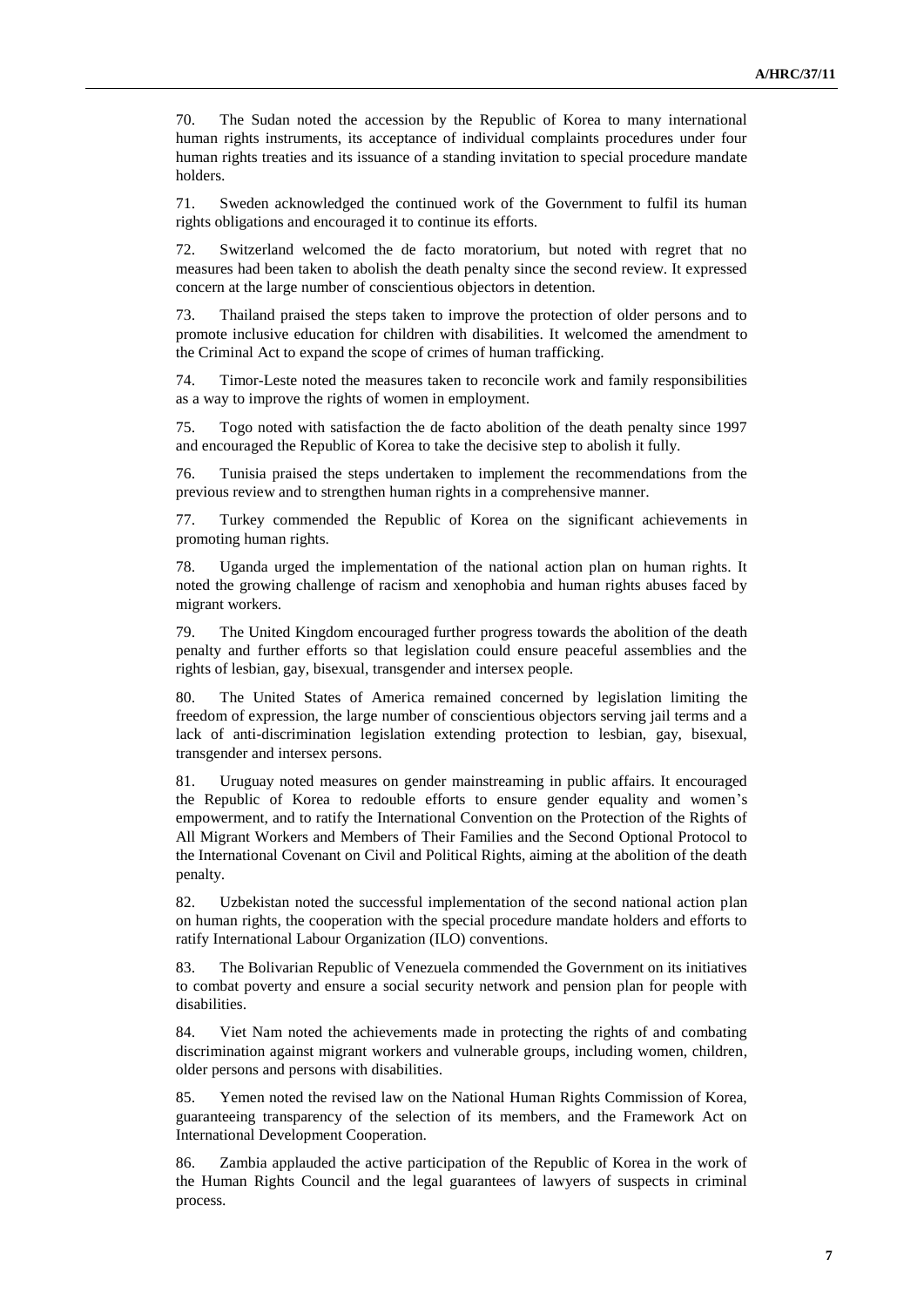87. Afghanistan commended the Government for its cooperation with special procedure mandate holders and its efforts to protect the right to life. It encouraged the Republic of Korea to take further steps to ratify the International Convention for the Protection of All Persons from Enforced Disappearance.

88. Albania praised the solid legal framework on anti-discrimination and encouraged the Republic of Korea to ensure fundamental labour rights.

89. Algeria welcomed the Government's measures to combat discrimination, integrate gender equality into policies and combat racial discrimination and xenophobia. It called for it to extend ODA.

90. Angola commended the Government for its full implementation of the second national action plan on human rights and welcomed the forthcoming third plan.

91. Israel acknowledged the progress made in the realization of civil and political rights, and the efforts to mainstream human rights in the work of police and to combat domestic violence.

92. Armenia commended the Government for combating racial discrimination and xenophobia, providing essential health care and support for vulnerable groups, promoting education.

93. Australia welcomed the Government's actions to address gender inequality and encouraged it to make greater efforts to reduce inequality. It was concerned that the Republic of Korea had not adopted comprehensive anti-discrimination legislation.

94. Azerbaijan encouraged the Republic of Korea to increase efforts to finalize its third national action plan on human rights. It welcomed its measures to combat domestic violence.

95. Bangladesh appreciated the progress made in ensuring the rights of women, children and minorities. However, it was concerned that undocumented migrants and foreign employees remained in vulnerable conditions.

96. Belarus welcomed the Government's comprehensive human rights policy and legal amendments to criminalize trafficking in human beings.

97. Benin noted the cooperation of the Government with the special procedure mandate holders and welcomed its efforts towards the adoption of its third national action plan on human rights.

98. Bhutan commended the Government on the successful paradigm shift from women's development to gender equality, necessitating gender mainstreaming in its policies. It welcomed the five visits to the country by special rapporteurs.

99. Botswana commended the Government for promoting the rights of the child through monitoring and implementation of the Convention on the Rights of the Child. It welcomed its measures to improve care for older persons.

100. Brazil praised measures to eradicate poverty, introduce a disability pension scheme, expand public housing and promote gender equality.

101. Brunei Darussalam noted the introduction of the basic pension system and a social safety net to eradicate poverty. It noted the Government's plans to expand the compulsory education system to high school.

102. Bulgaria commended the Government for its efforts to mainstream gender in policies and for its plan to expand compulsory education to high school. It highlighted that 70 per cent of children with disabilities had access to inclusive education.

103. Canada welcomed the Government's efforts to enhance the role of the National Human Rights Commission of Korea. It expressed concern over the situation of migrant workers and urged the Government to improve the situation.

104. Chile urged the Government to incorporate the recommendations made in the universal periodic review into its third national action plan on human rights. It expressed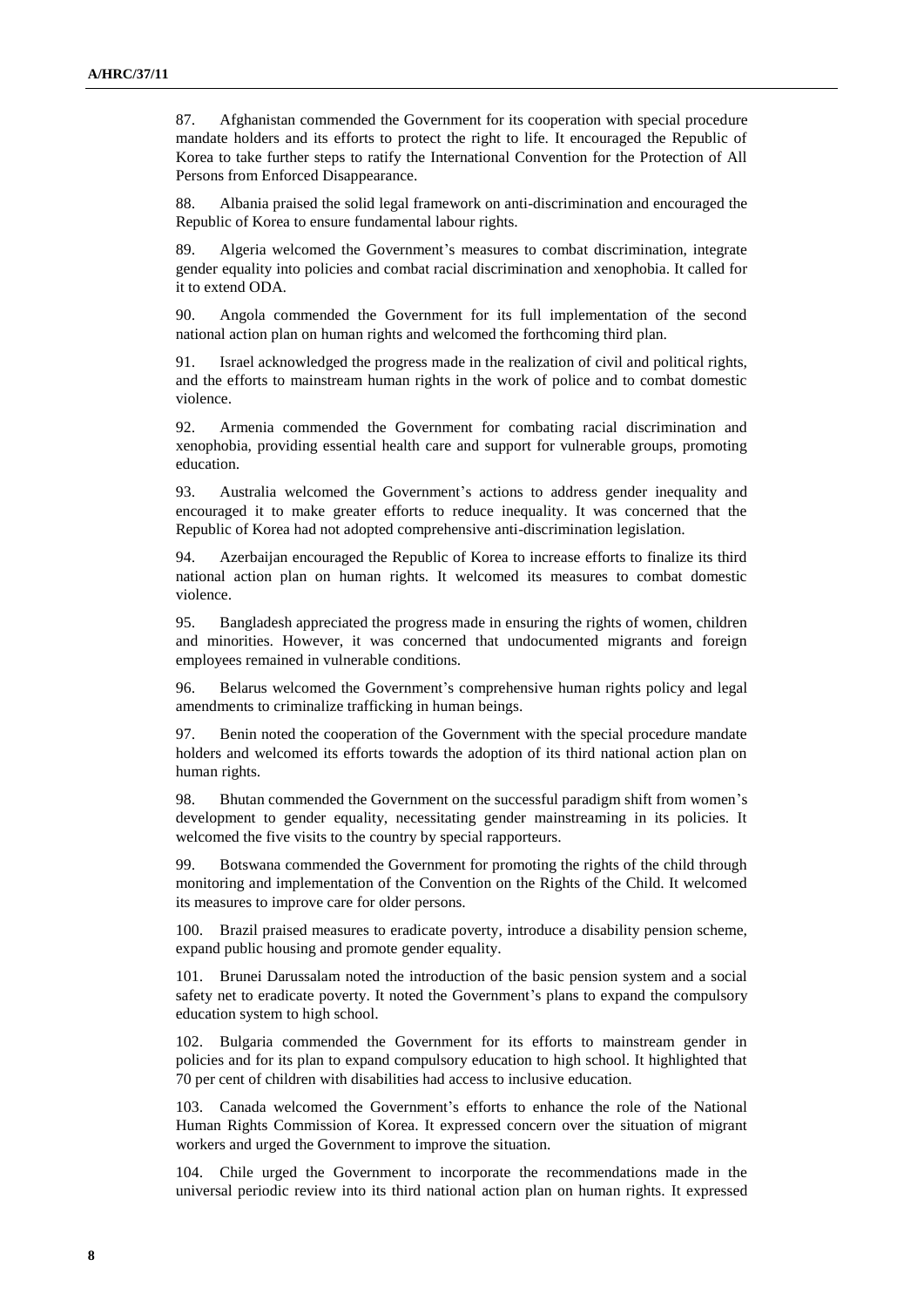concerns about cases of violence and hate speech against lesbian, gay, bisexual, transgender and intersex persons.

105. China praised the progress made in promoting social inclusion, assisting vulnerable groups and expanding national health insurance coverage. It was concerned about gender inequality, the exploitation of migrant workers and racist and hate speech against foreigners.

106. Colombia welcomed the adoption of the Refugee Act and the Framework Act on Gender Equality and the establishment of the division on the rights of children and young people.

107. The Congo encouraged the Republic of Korea to persevere in its human rights efforts by strengthening legal protection of vulnerable groups, particularly children, women and migrants.

108. Costa Rica noted the amendments to the National Human Rights Commission of Korea Act to ensure the transparency of the Commission, and the establishment of the division on the rights of children and young people to protect children's rights.

109. Côte d'Ivoire commended the Government for measures taken to follow up on the previous two cycles of the universal periodic review. It noted, however, that some important conventions and optional protocols on human rights had yet to be ratified.

110. Croatia noted positive developments regarding conscientious objection to military service, including the draft bill on alternative services for conscientious objectors. It encouraged the Republic of Korea to continue its efforts. It remained concerned over discrimination against conscientious objectors.

111. The Democratic People's Republic of Korea expressed concern about human rights violations, including the suppression of political parties, arbitrary detention, abuse in the military, restrictions on the rights to freedom of expression and assembly, and surveillance.

112. Denmark remained concerned about discrimination against lesbian, gay, bisexual, transgender and intersex persons, women and minorities, and about domestic violence, while noting as commendable the measures taken in those areas.

113. Nicaragua noted the inclusion of recommendations from the universal periodic review in the national action plan on human rights and the Government's efforts to ensure equality, combat racial discrimination and reduce suicides.

114. Egypt noted the positive development in the area of human rights and expressed confidence in the capacity of the Government to continue its efforts.

115. Ethiopia noted the positive impact of the country's ODA and the plan to increase it to 0.3 per cent of gross national income by 2030.

116. France welcomed the engagement of the Republic of Korea in the protection and promotion of human rights.

117. Georgia noted the submission of the midterm report regarding the implementation of the recommendations from the universal periodic review. It encouraged the Government to continue that practice, and to strengthen its policies to further promote the rights of women and prevent domestic violence.

Haiti welcomed the adoption of the 2013 Refugee Act and the Government's efforts to improve the legal and institutional framework for persons with disabilities.

119. The delegation of the Republic of Korea expressed its gratitude to eight delegations for having submitted questions in advance for the interactive dialogue and provided responses to them. It recalled that the national human rights action plan had incorporated the recommendations from international human rights mechanisms. The Human Rights Policy Council, chaired by the Ministry of Justice, had been assigned to monitor the implementation of the action plan. The Government supported the resolution of the Human Rights Council related to national mechanisms on reporting and follow-up. The new Government would enact a new human rights basic act, introducing a comprehensive mechanism for the follow-up to the national human rights action plan and recommendations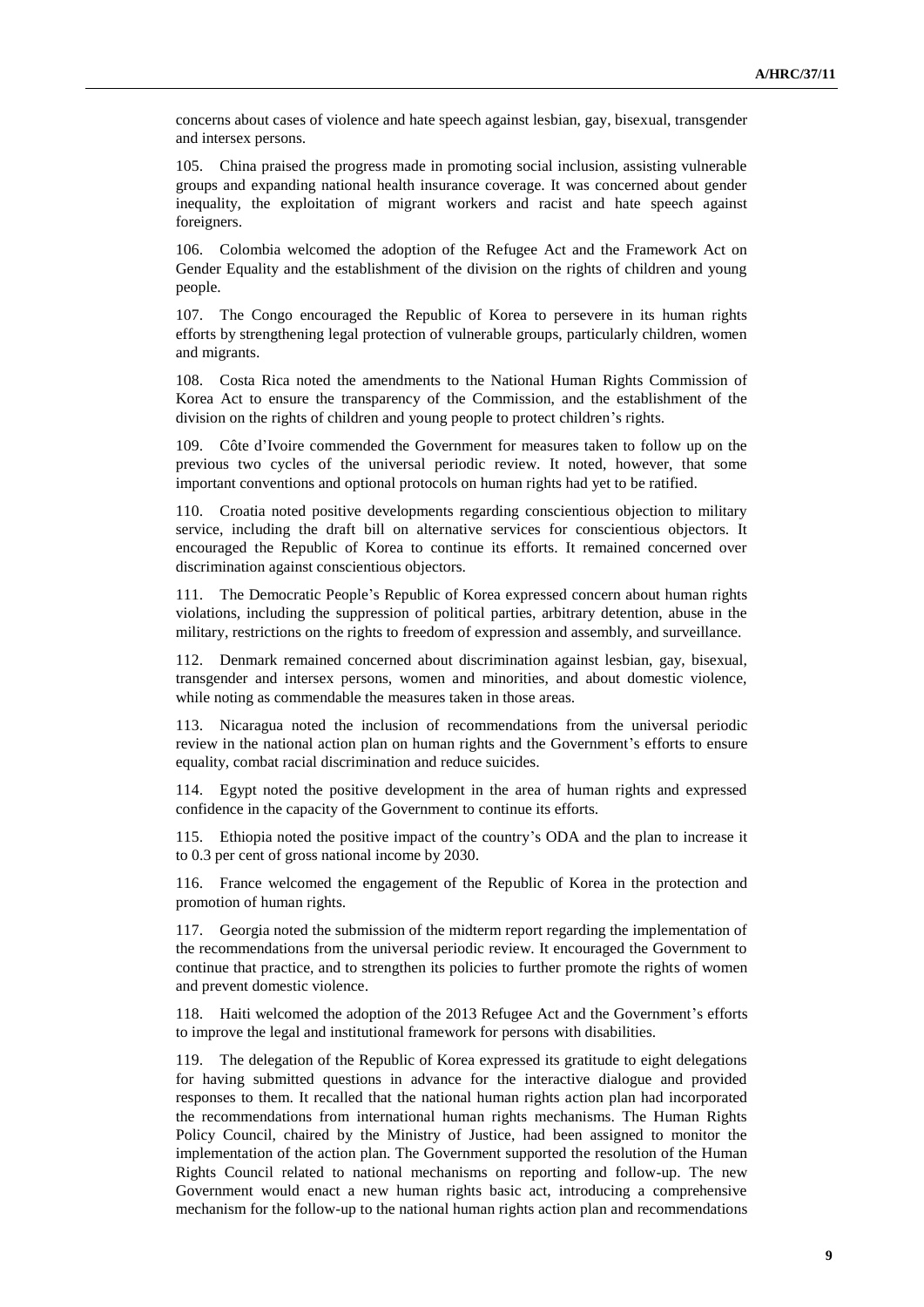from the international human rights bodies and for consultation with civil society in that process.

120. Capital punishment had been de facto abolished in the Republic of Korea since 1997. The abolishment of the death penalty, however, would require the consideration of many factors, including public opinion and the specificities of the criminal system. The ratification of the Second Optional Protocol to the International Covenant on Civil and Political Rights, aiming at the abolition of the death penalty would depend on whether or not the Government decided to abolish the death penalty.

121. The application of the National Security Act, which aimed to protect security and democratic order, had been limited and special measures had been put in place to avoid the abuse of the Act. The National Assembly had discussed a bill to repeal article 92-6 of the Military Criminal Code. Revision of the Assembly and Demonstration Act would be pursued to provide clearly defined criteria for restrictions on demonstrations, to expand the scope of assemblies that would not be subject to prior notification and to establish an online notification system.

122. The delegation reported on existing guarantees for gender equality in employment and for punishing sexual harassment. The Government had revised the Mental Health and Welfare Act to effectively protect the human rights of persons with mental health problems, including by introducing stricter requirements and procedures for involuntary hospitalization.

123. The delegation reiterated the measures taken to protect the rights of migrant workers. The employment permit system would be further revised. The Refugee Act had remedied insufficiencies regarding refuge applications and refugee recognition procedure. It had ensured social benefits, access to the labour market, housing and medical support and education for asylum seekers. Several measures, including education, had been implemented to address racial discrimination and xenophobia against foreigners. In 2017, the Government had repealed mandatory HIV/AIDS testing of foreign English teachers in Korea.

124. The delegation reported on legal provisions that criminalized marital rape and on measures taken to advance the enjoyment of the rights to freedom of expression, including on the Internet. The delegation reported on the steps taken to combat trafficking in migrant women, to protect the rights of persons in non-regular employment and to reduce poverty and increase the minimum standard of living.

125. The delegation reported on measures adopted to prevent child abuse and violence, including the early identification of child abuse, the provision of support to child victims and legal provisions providing for the severe punishment of perpetrators of child abuse and violence. Public awareness campaigns and parent education had been organized to prevent child abuse. The Government had also made special efforts to prevent sexual violence and domestic violence, to increase the punishment of perpetrators and to strengthen support for victims. Specialized police officers had been assigned to deal with domestic violence cases in every police centre.

126. In response to the statement made regarding 12 women who had defected from the Democratic People's Republic of Korea, the delegation stated that the women had defected to the Republic of Korea of their own free will. The Government had provided them with humanitarian protection and settlement support, as it had for the 30,000 other defectors from the Democratic People's Republic of Korea living in the country.

127. The Government considered that the International Convention on the Protection of the Rights of All Migrant Workers and Members of Their Families was inconsistent with relevant national laws. At the same time, the Government had taken measures to ensure that migrant workers were protected against discrimination and exclusion. The Government had continued to conduct comparative research on international and domestic laws in order to identify necessary amendments to domestic legislation prior to the ratification of the Optional Protocol to the Convention against Torture and Other Cruel, Inhuman or Degrading Treatment or Punishment, the International Convention for the Protection of All Persons from Enforced Disappearance and the ILO fundamental conventions.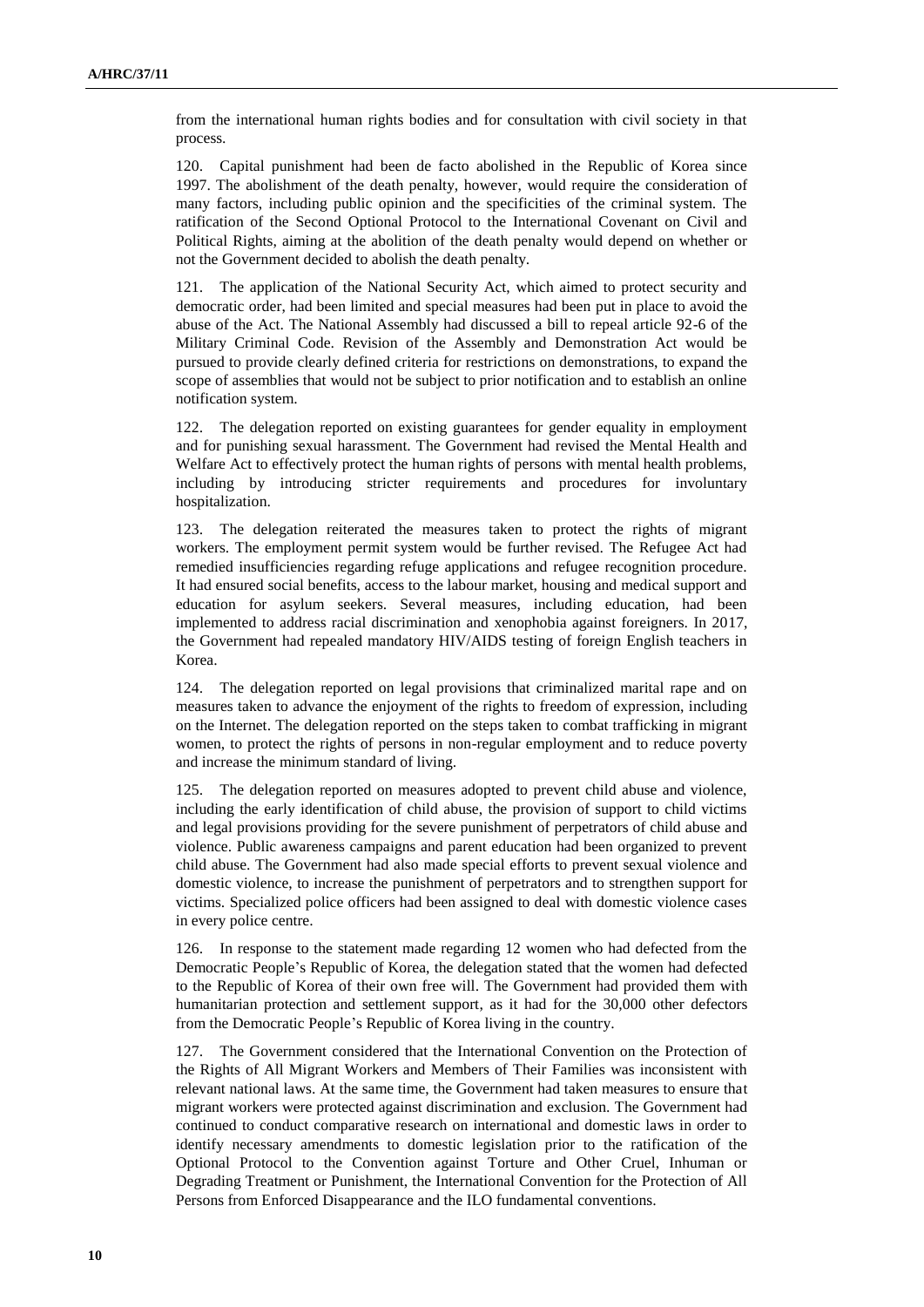128. The delegation stated that, rising from the ashes of the war, the Republic of Korea had achieved economic development along with democratization and the promotion of human rights. However, the path to democracy had not been easy and the country had been through various reforms and challenges. Civil society had been a driving force in overcoming many challenges. The new Government had set an objective to build a society that upheld fairness, justice and respect for human rights. The Government had recognized the need to improve the protection of human rights in order to meet its international obligations. The recommendations made as part of the universal periodic review would be reflected in the Government's human rights policy.

129. In conclusion, the delegation reaffirmed the Government's continuing commitment to working with the international community to create a society where no one was left behind in the Republic of Korea and internationally. Guaranteeing universal human rights could not be achieved by one country alone and, thus, solidarity and cooperation would be crucial. It would be important to maintain effective communication and interaction with international civil society and to garner the collective wisdom not only of the people who were deprived of their due rights, but also of civil society groups, experts and the private sector at the national level. Thus, the Government would continue to work to further advance the promotion and protection of human rights at the national and international levels.

## **II. Conclusions and/or recommendations**

130. **The recommendations formulated during the interactive dialogue listed below have been examined by the Republic of Korea and enjoy the support of the Republic of Korea:**

130.1 **Continue cooperation with ILO on the ratification of the fundamental labour conventions (Uzbekistan);**

130.2 **Ratify the four fundamental conventions of ILO concerning freedom of association and prohibition of forced or compulsory labour (Spain);**

130.3 **Ratify and implement the remaining four ILO core conventions concerning freedom of association and protection of the right to organize, the right to organize and collective bargaining, forced labour and the abolition of forced labour (Sweden);**

130.4 **Consider ratifying the four core ILO conventions related to freedom of association, the right to organize trade unions and collective bargaining, and on the prohibition of forced and compulsory labour (Nicaragua);**

130.5 **Expedite the review of the relevant domestic laws and administrative practices to facilitate ratification of the four fundamental conventions of ILO that the Republic of Korea has not yet ratified (Uganda);**

130.6 **Consider amending domestic legislation to pave the way for ratification of a number of other key regional and international human rights conventions (Philippines);**

130.7 **Continue supporting the work of OHCHR Seoul office (Japan);**

130.8 **Continue contribution of its efforts to the Human Rights Council and its mechanism (Myanmar);**

130.9 **Continue its good work of contributing to the United Nations and its human rights mechanisms (Bhutan);**

130.10 **Adopt necessary legislation to ensure a fully transparent and participatory process for the selection and appointment of the members of the National Human Rights Commission of Korea, guarantee the independence of their members and ensure that it has sufficient resources (Guatemala);**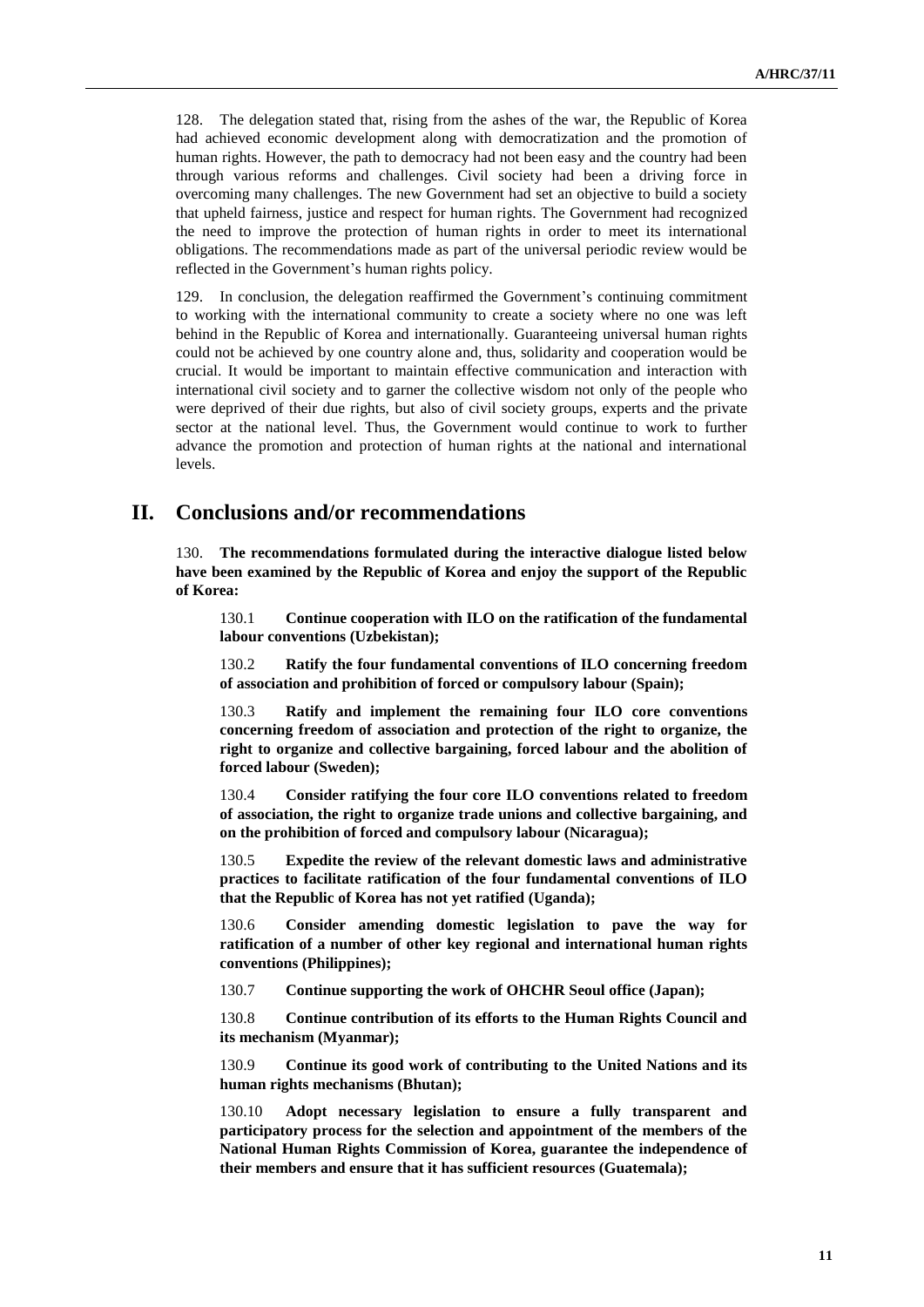130.11 **Continue the consolidation of the National Human Rights Commission of Korea in accordance with the principles relating to the status of national institutions for the promotion and protection of human rights (the Paris Principles), paying particular attention to the appointment of the Chairperson of the Commission, in consultation with civil society groups and other relevant stakeholders (Republic of Moldova);**

130.12 **Accelerate the progress of the Third National Action Plan for Human Rights, with the full participation of all stakeholders (Indonesia);**

130.13 **Consider expediting the adoption of a third national human rights action plan as an extension of the second, which served for the period 2012- 2016 (Ethiopia);**

130.14 **Accelerate the process for the adoption of the third national action plan on human rights in close cooperation with civil society (Georgia);**

130.15 **Continue efforts to promote and protect human rights (Saudi Arabia);**

130.16 **Strengthen measures to reform its legal framework to protect human rights in consideration of political, legal and social perception (Myanmar);**

130.17 **Take credible steps towards gender mainstreaming and reinforcing the principle of equal pay for equal work (India);**

130.18 **Intensify measures aimed at addressing gender equality gaps in the social, economic and political fields (Namibia);**

130.19 **Continue to develop measures to ensure non-discrimination against women and promote gender equality (Lao People's Democratic Republic);**

130.20 **Continue to undertake actions whose objective is to reduce discriminatory behaviour against women (Serbia);**

130.21 **Continue to put in place practical measures to implement the revised framework at the national and local levels to achieve gender equality and combat discrimination against women (Singapore);**

130.22 **Stop the discriminatory approach that requires only foreign workers in various sectors to mandatorily undergo HIV/AIDS testing, which is not required for Korean nationals (India);**

130.23 **Take continuous measures for the protection of the rights of women, children and other marginalized groups (Nepal);**

130.24 **Take continuous measures for the protection of the rights of women and other marginalized groups (Zambia);**

130.25 **Increase the efforts to create harmony by fighting the unnecessary discrimination between nationals and foreigners living in the Republic of Korea (Ethiopia);**

130.26 **Develop a national plan of action to implement the Guiding Principles on Business and Human Rights (Egypt);**

130.27 **Make further efforts to prevent sexual and domestic violence as pointed out by the relevant treaty bodies (Japan);**

130.28 **Continue measures to prevent, investigate and prosecute domestic violence offences and strengthen victim care (Maldives);**

130.29 **Continue efforts to eliminate domestic violence (Tunisia);**

130.30 **Adopt a comprehensive strategy to prevent gender-based violence and thoroughly investigate and prosecute incidents of domestic violence perpetrated against migrant populations (Sierra Leone);**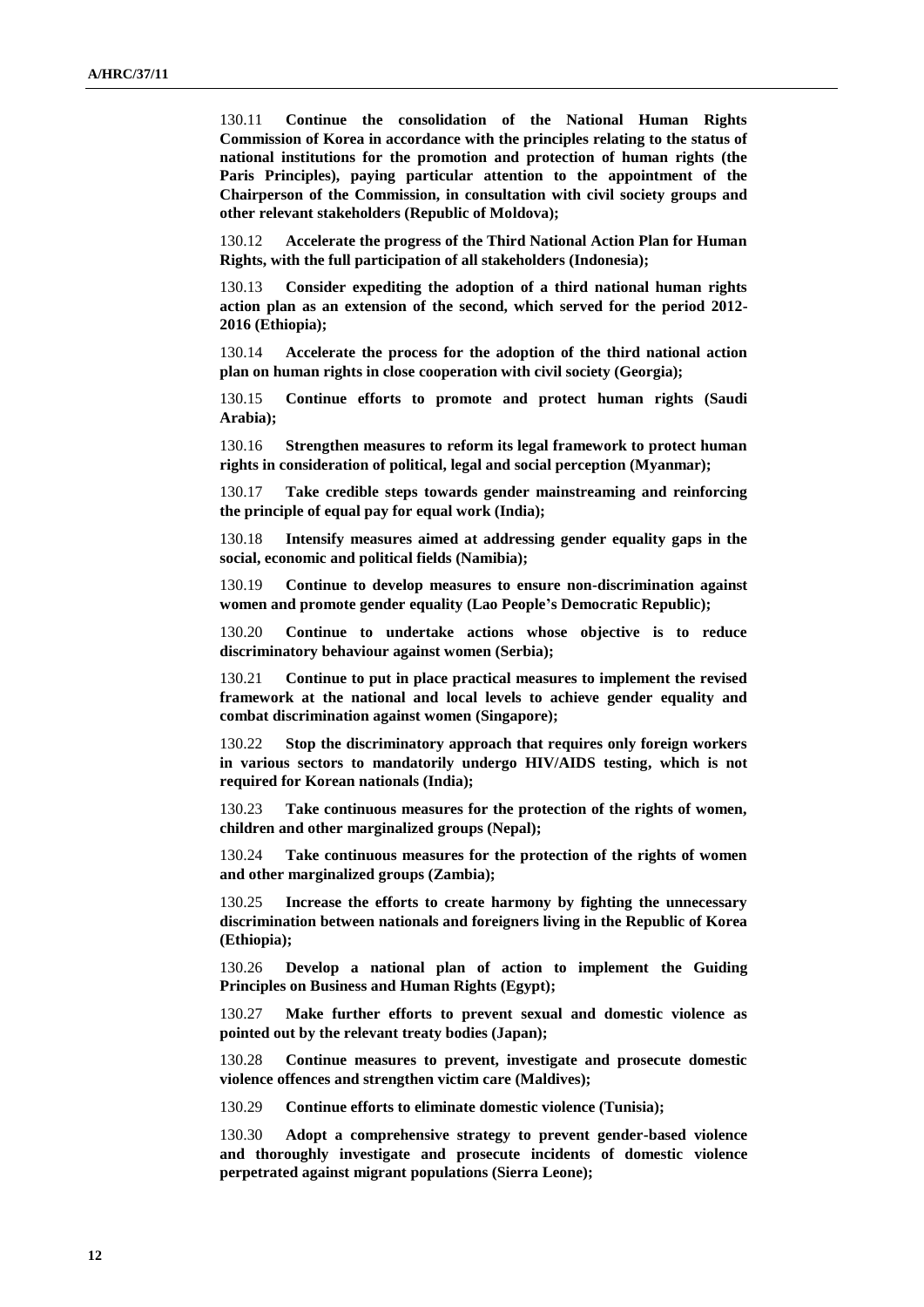130.31 **Amend the legislation to ensure that perpetrators of domestic violence are punished, while the State improves the victim support system (Zambia);**

130.32 **Continue implementation of its Comprehensive Plan to Prevent Domestic Violence, including through awareness-raising (Sri Lanka);**

130.33 **Take further steps so as to enact a comprehensive and general legislation for the prevention of gender-based violence (Turkey);**

130.34 **Continue efforts to eliminate domestic violence through implementation of its Framework Act on Gender Equality (Azerbaijan);**

130.35 **Consider the adoption of a comprehensive strategy to eliminate gender violence, particularly domestic violence and marital rape (Chile);**

130.36 **Criminalize marital rape (Honduras);**

130.37 **Share its best practices and challenges in reaching out to the most vulnerable mine victims (Sri Lanka);**

130.38 **Step up its ongoing efforts in the field of the freedom of expression and assembly (Greece);**

130.39 **Adopt legal and practical safeguards to protect freedom of expression and of assembly (Brazil);**

130.40 **Guarantee freedom of expression and peaceful association and safeguard the activities of human rights defenders, in particular by promoting effective national policies to protect their initiatives (Italy);**

130.41 **Continue to make efforts to follow up on the recommendations made in the previous universal periodic review on peaceful protests (Japan);**

130.42 **Continue to redouble efforts to guarantee full enjoyment of the right to freedom of assembly and peaceful association, investigating complaints as to excessive use of force on the part of State security agents against social activists, human rights representatives as well as representatives of the trade unions (Bolivarian Republic of Venezuela);**

130.43 **Ensure prompt and impartial investigations into accusations and complaints of violence, intimidation, harassment and surveillance of human rights defenders (Ecuador);**

130.44 **Develop and implement a specific national action plan to support the Government's efforts in tackling human trafficking and strengthening interagency coordination (United Kingdom of Great Britain and Northern Ireland);**

130.45 **Take further measures to combat trafficking in persons, particularly women and children, and sexual exploitation, by ensuring effective enforcement of the Criminal Act and providing victims with necessary assistance and protection throughout the process of investigation and trial (Thailand);**

130.46 **Increase efforts to criminalize human trafficking and take necessary measures for its prevention (Colombia);**

130.47 **Establish an effective mechanism to identify victims of trafficking in human beings (Russian Federation);**

130.48 **Continue efforts to revise and implement the single parent family support law with a view of introducing measures to ensure that women, in particular single mothers, can have access without fear of discrimination to employment, equal pay and matrimonial rights, as a follow up to recommendations contained in paragraphs 124.28, 124.29, 124.36 and 124.47 of the report of the Working Group on the Universal Periodic Review from the previous cycle (Haiti);**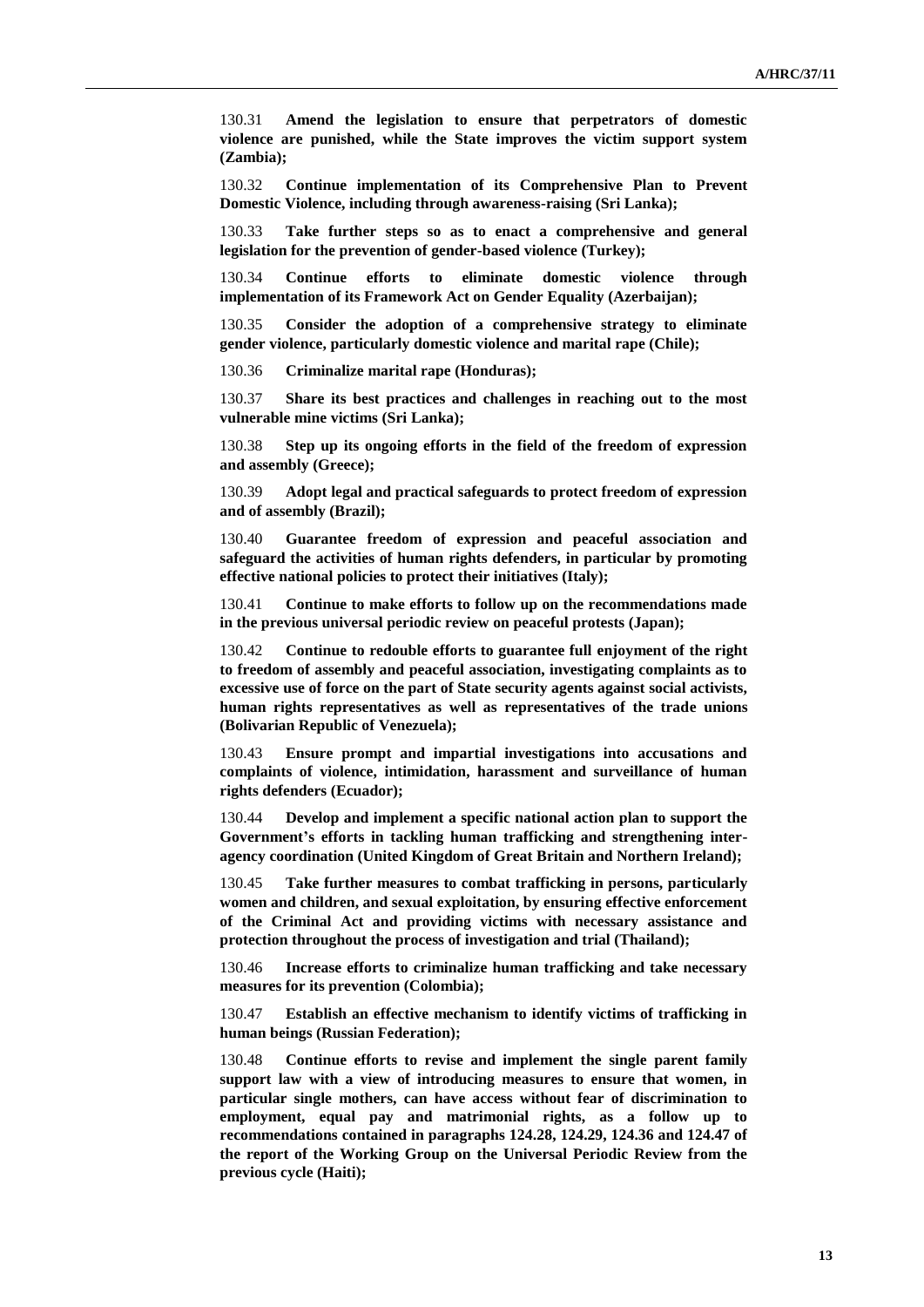130.49 **Improve the enforcement of the Single-Parent Family Support Act (Norway);**

130.50 **Make further efforts to increase access of young people and women to the labour market (Qatar);**

130.51 **Continue guaranteeing labour rights (Peru);**

130.52 **Continue efforts to close gaps that still exist in the working conditions of non-regular as opposed to regular workers (Israel);**

130.53 **Intensify efforts to eradicate differences between employees with permanent contracts and those who do not have permanent employment (Belarus);**

130.54 **Continue with its efforts to improve the welfare services support and social integration of persons with mental illness (Serbia);**

130.55 **Continue to review and refine the relevant legislations, policies and programmes to accord the elderly with more protection, services and opportunities to allow them to age with dignity and continue contributing to society where they can (Singapore);**

130.56 **Continue efforts to improve the living conditions of elderly persons (Viet Nam);**

130.57 **Take necessary measures to combat poverty among the elderly (Algeria);**

130.58 **In response to the growing needs of older persons, consider developing a master plan that would bring under its wing the various initiatives designed to protect the rights of older persons (Israel);**

130.59 **Strengthen the social protection system and step up protection of the rights of the elderly (China);**

130.60 **Continue with its ongoing impressive efforts to ensure that the bottom 70 per cent of the elderly aged over 65 are provided with basic income, as set out by its basic pension scheme (Brunei Darussalam);**

130.61 **Continue setting good practices like pension schemes for the elderly and the disabled (Bhutan);**

130.62 **Review the benefits of the basic pension scheme for older persons with a view to ensuring that older persons have enough to cover their living costs, in full consultation with their representatives (Haiti);**

130.63 **Implement measures to facilitate access to health care and education, particularly for the most vulnerable population (Angola);**

130.64 **Follow through the Government's plans to expand compulsory education to high school (Brunei Darussalam);**

130.65 **Promote the human rights education and awareness-raising (Armenia);**

130.66 **Make greater efforts to implement national measures to ensure the reconciliation of work and family responsibilities in order to improve women's participation in the labour market (State of Palestine);**

130.67 **Undertake further steps to encourage a higher proportion of women in managerial positions in the public institutions and the private business (Bulgaria);**

130.68 **Redouble efforts to increase the representation of women in decisionmaking positions and reduce the wage inequality gap between men and women (Colombia);**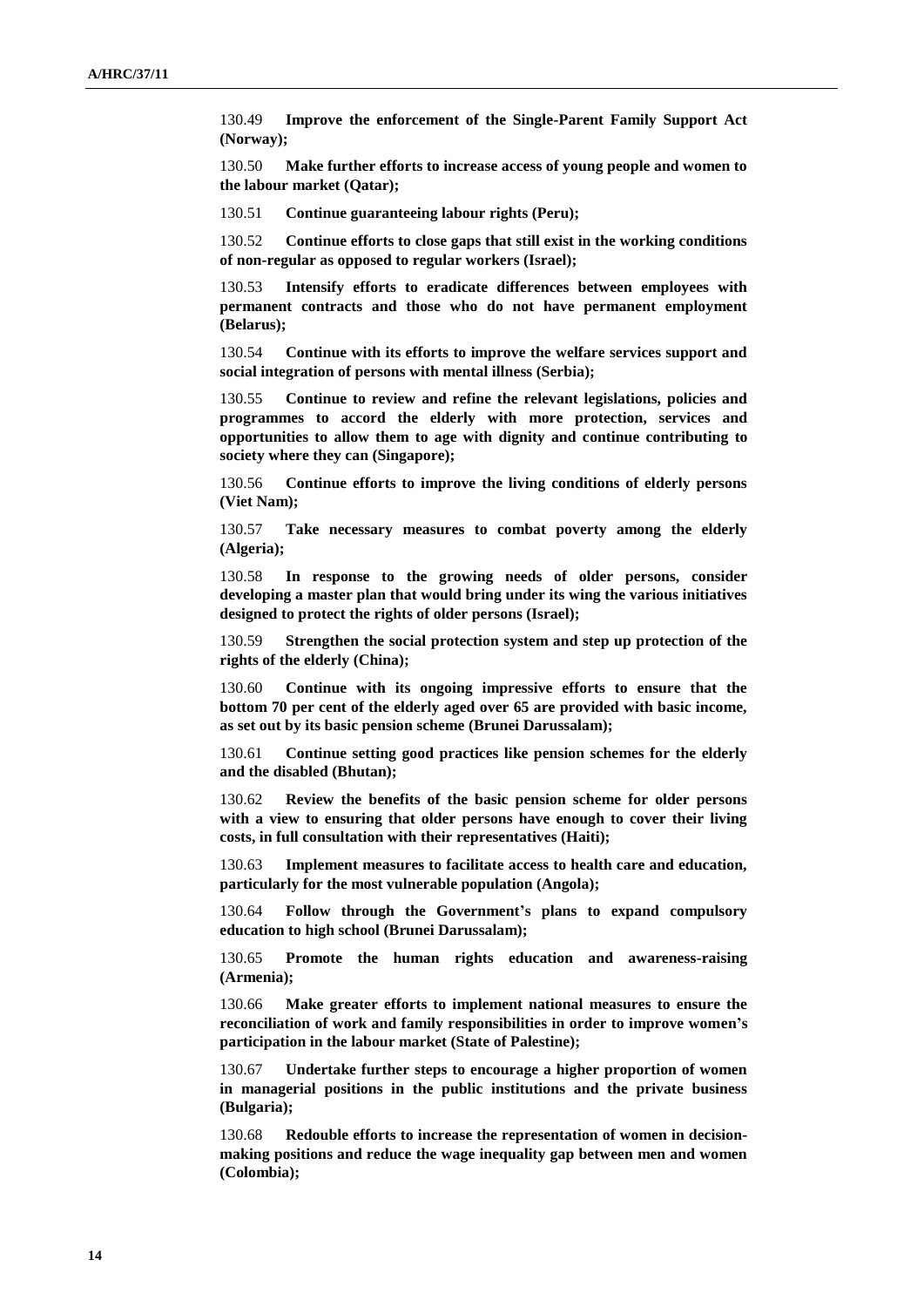130.69 **Intensify its efforts to eliminate the gender wage gap and promote women's representation in political and economic affairs (Sudan);**

130.70 **Continue efforts to promote equality between women and men, by encouraging a balanced representation in decision-making positions, equality in the labour market and in entrepreneurship, including equal pay, among other aspects (Nicaragua);**

130.71 **Take effective measures to raise women's status, combat violence against women and eliminate discrimination against women (China);**

130.72 **Ensure that foreign women who become victims of domestic violence, sexual abuse, trafficking in human beings and other forms of violence are guaranteed access to justice (Russian Federation);**

130.73 **Pursue efforts to strengthen and to protect the rights of the child, and to integrate education of the rights of the child into the school curriculum (Qatar);**

130.74 **Take legal measures to provide appropriate facilities and support for children, particularly children with disabilities (Timor-Leste);**

130.75 **Prohibit by law and in practice corporal punishment of children in all settings, including in orphanages and child welfare centres (Ecuador);**

130.76 **Strengthen the institutional and legal framework to combat violence against children, in particular sexual violence (Algeria);**

130.77 **Pursue efforts to improve chances for persons with disabilities to have access to health care (Libya);**

130.78 **Continue its efforts to extend welfare services and assistance to all persons with disabilities (Bulgaria);**

130.79 **Protect people with disabilities, interned in psychiatric hospitals, against acts of violence, abuse and ill-treatment, through the establishment of independent monitoring mechanisms (Ecuador);**

130.80 **Abolish forced treatment and protect persons with disabilities in psychiatric hospitals from violence, abuse and ill-treatment (Timor-Leste);**

130.81 **Continue strengthening national laws and regulations in the view to avoiding violence and discrimination against migrant workers and raising awareness on the existence of cultural diversity (Indonesia);**

130.82 **Provide effective protection to migrant workers and address the issue of the exploitation of migrant workers (China);**

130.83 **Take measures to improve the working conditions of migrant workers (France);**

130.84 **Enhance measures to promote and protect the rights of migrant workers, and ensure fairer and safer working conditions as well as stricter labour law enforcement and punishment for employers who violate the law (Thailand);**

130.85 **Continue efforts on encouraging cultural exchanges between the residents and migrants (Lao People's Democratic Republic).**

131. **The recommendations formulated during the interactive dialogue listed below have been examined by the Republic of Korea and have been noted by the Republic of Korea:**

131.1 **Ratify the International Convention on the Protection of the Rights of All Migrant Workers and Members of Their Families (Sierra Leone) (Guatemala) (Honduras) (Kyrgyzstan);**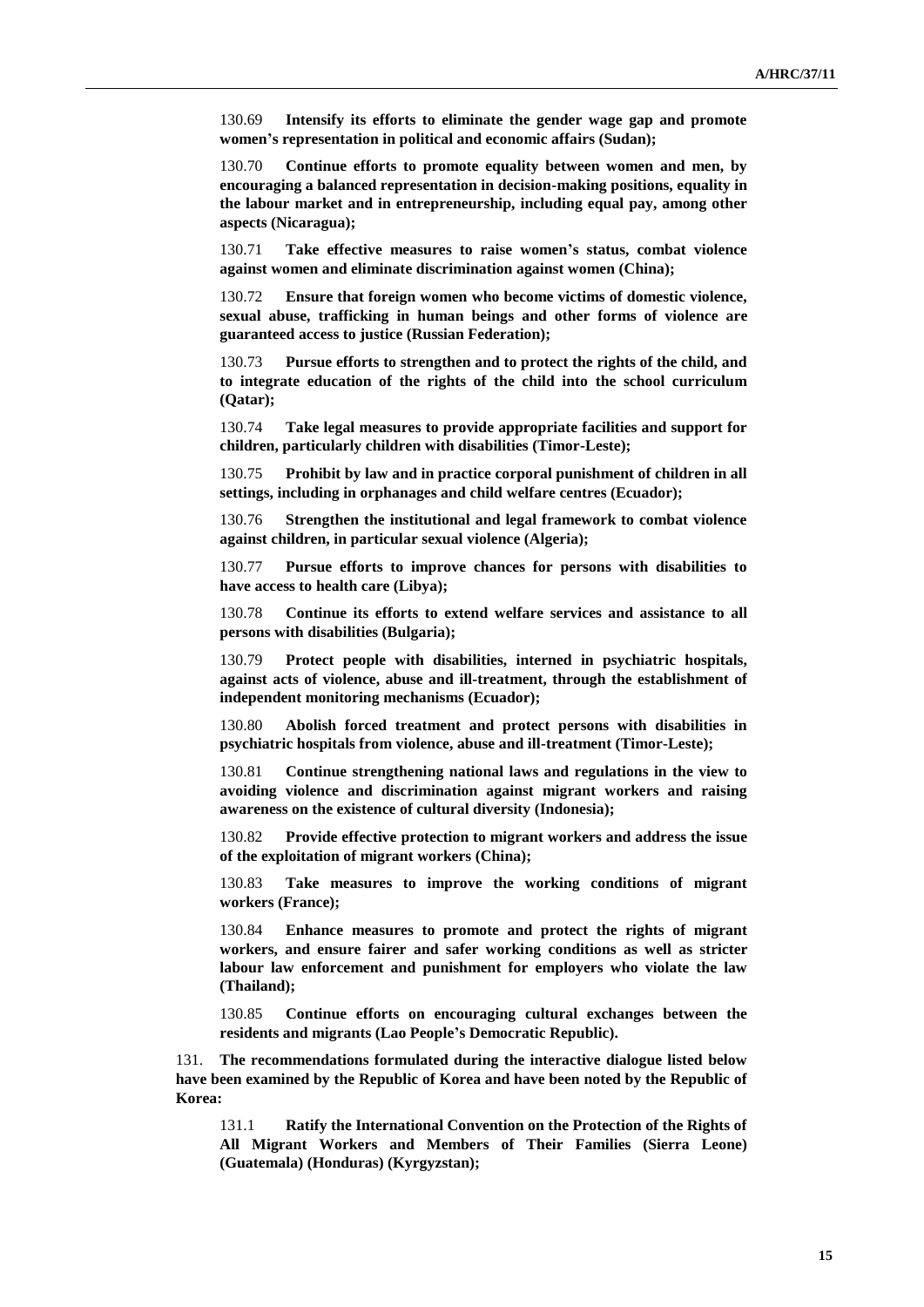131.2 **Ratify the United Nations Educational, Scientific and Cultural Organization (UNESCO) Convention against discrimination in education (Congo);**

131.3 **Immediately release the 12 women citizens of Democratic People's Republic of Korea who were abducted during the former regime and Mrs. Kym Ryon Hui, who has been appealing for her return to her family, and bring to justice those responsible for the abduction (Democratic People's Republic of Korea).**

132. **The following recommendations will be examined by the Republic of Korea, which will provide responses in due time, but no later than the thirty-seventh session of the Human Rights Council:**

132.1 **Accede to the International Convention for the Protection of All Persons from Enforced Disappearance (Iraq);**

132.2 **Consider ratifying the International Convention for the Protection of All Persons from Enforced Disappearance (Tunisia);**

132.3 **Ratify the International Convention for the Protection of All Persons from Enforced Disappearance (Uruguay) (Costa Rica) (Switzerland) (Montenegro) (Kazakhstan) (Sierra Leone);**

132.4 **Ratify the Second Optional Protocol to the International Covenant on Civil and Political Rights, aiming at the abolition of the death penalty (Costa Rica) (Angola) (Sweden) (Germany);**

132.5 **Consider ratifying the Second Optional Protocol to the International Covenant on Civil and Political Rights, aiming at the abolition of the death penalty (Mongolia);**

132.6 **Accelerate the process of ratification of the Optional Protocol to the International Covenant on Civil and Political Rights (Togo);**

132.7 **Ratify the Optional Protocol to the International Covenant on Economic, Social and Cultural Rights (Benin);**

132.8 **Ratify the Optional Protocol to the Convention against Torture and Other Cruel, Inhuman or Degrading Treatment or Punishment, in order to establish a national preventive mechanism (Chile);**

132.9 **Speed up ongoing processes leading up to the ratification of the Optional Protocol to the Convention against Torture and other Cruel, Inhuman or Degrading Treatment or Punishment (Ghana);**

132.10 **Consider acceding to the Optional Protocol to the Convention against Torture and other Cruel, Inhuman or Degrading Treatment or Punishment (Tunisia);**

132.11 **Ratify the Optional Protocol to the Convention against Torture and other Cruel, Inhuman or Degrading Treatment or Punishment (Kazakhstan) (Turkey) (Denmark) (Guatemala) (Portugal) (Uruguay);**

132.12 **Ratify the Optional Protocol to the Convention on the Rights of Persons with Disabilities (Togo) (Guatemala) (Ghana);**

132.13 **Consider ratifying the International Convention on the Protection of the Rights of All Migrant Workers and Members of Their Families (Indonesia) (Senegal) (Philippines);**

132.14 **Consider acceding to the International Convention on the Protection of the Rights of All Migrant Workers and Members of Their Families (Peru) (Sudan);**

132.15 **Continue studying the issue of the accession to the International Convention on the Protection of the Rights of All Migrant Workers and Members of Their Families (Belarus);**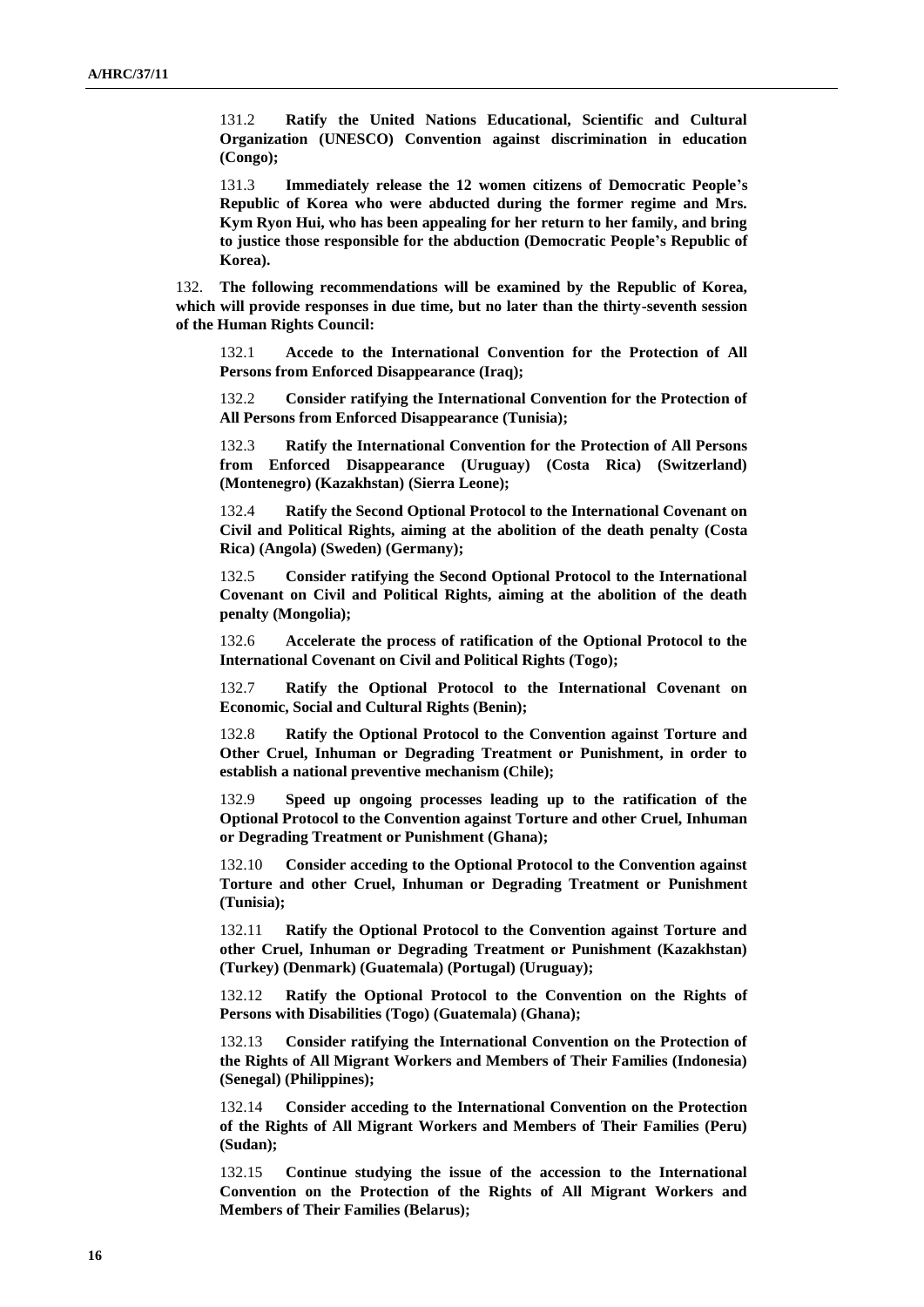132.16 **Ratify the Convention on the Non-Applicability of Statutory Limitations to War Crimes and Crimes against Humanity (Armenia);**

132.17 **Ratify the Amendments to the Rome Statute of the International Criminal Court on the crime of aggression (the Kampala amendments) (Liechtenstein);**

132.18 **Sign the Treaty on the Prohibition of Nuclear Weapons (Guatemala);**

132.19 **Adopt the reforms and legislative measures indicated to be able to ratify the remaining conventions and protocols (Côte d'Ivoire);**

132.20 **Consider withdrawing its reservation to article 22 of the International Covenant on Civil and Political Rights (Albania);**

132.21 **Carry out a constructive and a cooperative engagement with the Committee on the Rights of the Persons with Disabilities, in particular with regard to the persons with psychological disabilities (Islamic Republic of Iran);**

132.22 **Adopt an open, merit-based selection process when selecting national candidates for United Nations treaty body elections (United Kingdom of Great Britain and Northern Ireland);**

132.23 **Strengthen the mandate of the National Human Rights Commission of Korea to conduct visits and investigations to places of detention so as to effectively function as a national torture preventive mechanism and consequently to consider acceding to the Optional Protocol to the Convention against Torture and Other Cruel, Inhuman or Degrading Treatment or Punishment (Republic of Moldova);**

132.24 **Facilitate procedures for the establishment of new parties (Iraq);**

132.25 **Abolish the anti-human rights "National Security Law" and other laws which are in contravention of international human rights standards as well as the provocative "North Korean Human Rights Act" (Democratic People's Republic of Korea);**

132.26 **Approve general legislation to combat discrimination, which expressly covers all spheres of life and prohibits discrimination on any ground, particular on grounds of race, sexual orientation and gender identity (Honduras);**

132.27 **Adopt without delay a comprehensive Anti-discrimination Act that prohibits all forms of discrimination, including race, gender, sexual orientation and gender identity (Slovenia);**

132.28 **Formulate a comprehensive anti-discrimination act that prohibits all forms of discrimination, including those based on race, gender, nationality, etc. (Bangladesh);**

132.29 **Adopt a comprehensive anti-discrimination law that addresses all grounds of discrimination (Spain);**

132.30 **Endeavour to introduce a law prohibiting violence and discrimination and combat xenophobic discourse and all forms of racial discrimination (Egypt);**

132.31 **Continue the process necessary for the adoption of the comprehensive anti-discrimination law (Georgia);**

132.32 **Adopt complete legislation against discrimination dealing with all parts of life explicitly and prohibiting discrimination on all grounds, notably based on race, sexual orientation and gender identity (Albania);**

132.33 **Approve general legislation to combat discrimination, which expressly covers all spheres of life, and defines and prohibits discrimination on any ground, taking measures against all expressions and manifestations of prejudices such as hate speech, racism and xenophobia (Nicaragua);**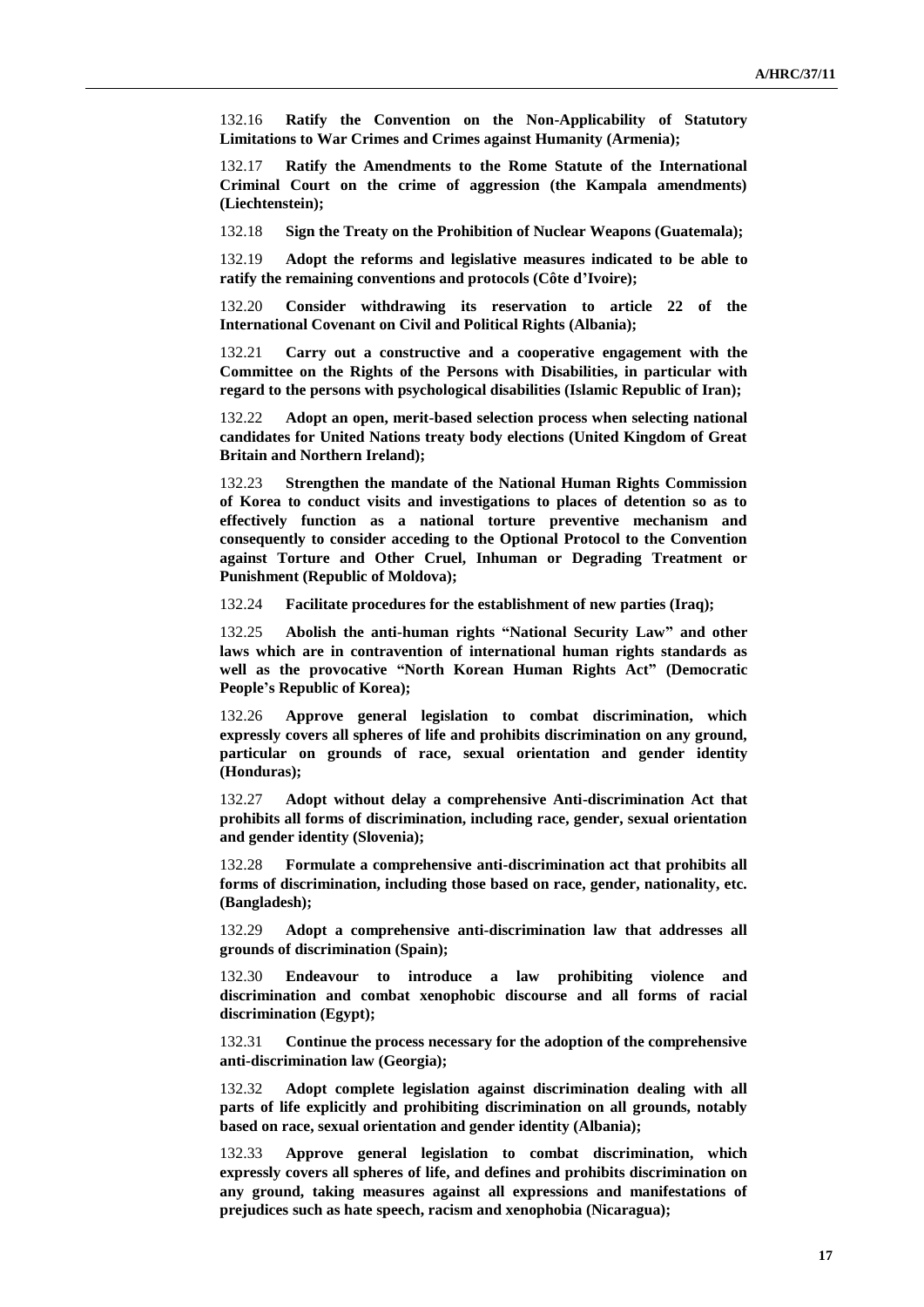132.34 **Adopt comprehensive anti-discrimination legislation, which explicitly addresses all spheres of life and prohibits discrimination on any grounds (Turkey);**

132.35 **Continue to apply its strategies and plans, work towards the adoption of comprehensive anti-discrimination legislation, and include penalties appropriate for the seriousness of the offence (State of Palestine);**

132.36 **Adopt general legislation to combat discrimination on any ground, particularly on the grounds of race, sexual orientation or gender identity, and strengthen the mechanisms to eliminate xenophobic speech against migrants and multi-cultural families (Colombia);**

132.37 **Enact comprehensive anti-discrimination laws, especially on the basis of race, gender and HIV/AIDS status (Botswana);**

132.38 **Adopt a comprehensive anti-discrimination law, including protection for lesbian, gay, bisexual, transgender and intersex persons (Australia);**

132.39 **Adopt a comprehensive Anti-Discrimination Act to protect the human rights of lesbian, gay, bisexual, transgender and intersex individuals and other marginalized groups (Norway);**

132.40 **Adopt a comprehensive anti-discrimination act prohibiting discrimination based on sexual orientation, gender, religion, belief, and race (Denmark 2);**

132.41 **Enact general laws to combat discrimination, particularly against migrants and ethnic and religious minorities (Mexico);**

132.42 **Adopt a comprehensive anti-discrimination law that will protect the rights of all migrants (Uganda);**

132.43 **Continue and step up its Government's laudable efforts towards implementation of anti-discrimination laws, in order to fight all kinds of intolerance and inequality, especially on the grounds of sexual orientation and gender identity (Brazil);**

132.44 **Adopt a general anti-discrimination law, which includes prohibition of discrimination on the basis of gender identity and sexual orientation, to ensure the protection of the rights of lesbian, gay, bisexual, transgender and intersex persons, repeal the provision of the Military Penal Code, which prohibits and punishes same-sex consensual sexual relations in the army, increase public awareness on the need to respect gender identity and sexual orientation of every individual (France);**

132.45 **Establish a timeline to present anti-discrimination legislation to the National Assembly, and repeal article 92 (6) of the Military Criminal Act to end restrictions on consensual same sex relations (Ireland);**

132.46 **Continue efforts aimed at strengthening the fight against racism, racial discrimination and xenophobia (Senegal);**

132.47 **Strengthen measures to combat and prevent racism, racial discrimination, xenophobia and related intolerance (Rwanda);**

132.48 **Declare racial discrimination as a criminal offence (Namibia);**

132.49 **Continue to strengthen mechanisms to prevent and eliminate all forms of discrimination and xenophobic speech against foreigners, migrants and multicultural families (Bolivarian Republic of Venezuela);**

132.50 **Take effective measures to prevent and counter racist and xenophobic discourse against non-citizens (Kazakhstan);**

132.51 **Strengthen mechanisms for preventing and eliminating xenophobic discourse in all spheres of life (Turkey);**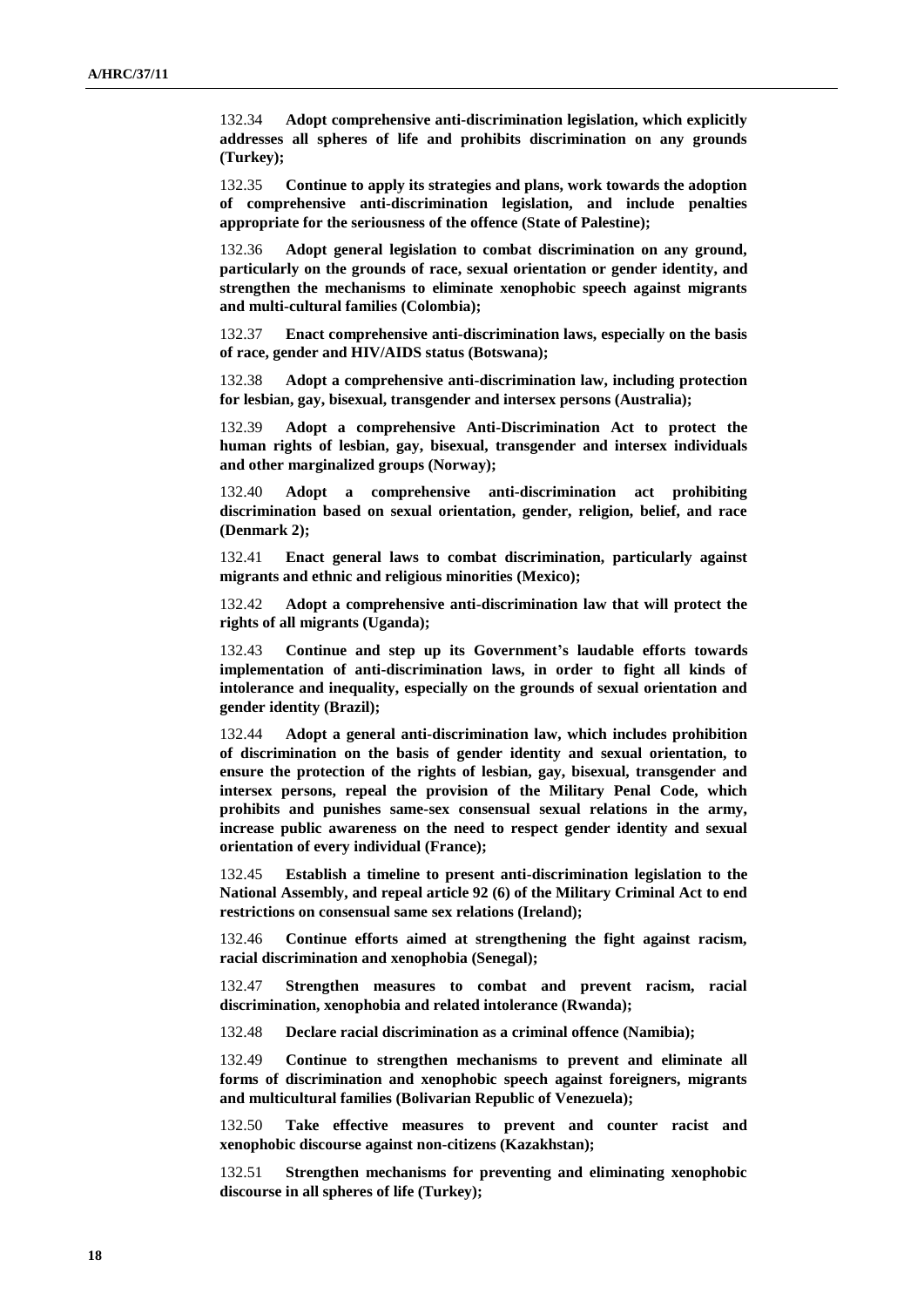132.52 **Pursue efforts to combat racial discrimination, xenophobia through education and information awareness campaigns in the context of the Law on Foreigners (Libya);**

132.53 **End the practice of publishing in the media and on the Internet materials inciting racial and ethnic intolerance (Russian Federation);**

132.54 **Take additional concrete measures to combat xenophobia, hate speech and discrimination against foreigners, migrants and multicultural families (Kyrgyzstan);**

132.55 **Implement policies and measures which comprehensively address hate speech through legislative and institutional frameworks (Sierra Leone);**

132.56 **Amend the relevant laws in order to identify racial discrimination as a criminal offence (Kyrgyzstan);**

132.57 **Follow up on the recommendation made in 2012, strengthening its legislation, investigating and punishing effectively the discrimination based on sexual orientation and gender identity, expressed through hate speeches and acts of violence (Argentina);**

132.58 **Take further action to end discrimination based on gender or sexual orientation in all fields, including in the military (United Kingdom of Great Britain and Northern Ireland);**

132.59 **Step up efforts to end discrimination based on sexual orientation and sexual identity, including through relevant legislation (Israel);**

132.60 **Include a specific prohibition on discrimination on the basis of sexual orientation in the Anti-discrimination Law (Sweden);**

132.61 **Continue to work to eliminate all forms of stigmatization or discrimination based on sexual orientation or gender identity (Chile);**

132.62 **Strengthen efforts to combat all forms of discrimination, including against lesbian, gay, bisexual, transgender and intersex persons, by adopting a comprehensive law and running national awareness campaigns (Italy);**

132.63 **Strengthen legal framework to protect people belonging to the lesbian, gay, bisexual, transgender and intersex community, avoiding practices, known as conversion therapies in State premises (Uruguay);**

132.64 **Adopt comprehensive anti-discrimination legislation to provide protections for and to promote the rights of lesbian, gay, bisexual, transgender and intersex persons (United States of America);**

132.65 **Protect the rights of lesbian, gay, bisexual, transgender and intersex persons through the adoption of a comprehensive anti-discrimination law that prohibits all forms of discrimination, including based on sexual orientation and gender identity, and abolish article 92-6 of the Military Criminal Act, which criminalizes consensual same-sex relations (Canada);**

132.66 **Repeal article 92-6 of the Military Criminal Code which criminalizes consensual sexual relations between people of the same sex in the army (Costa Rica);**

132.67 **Abolish article 92-6 of the Military Criminal Act, which views consensual same-sex intimacy in the armed forces as a criminal offence, in order to comply with international human rights standards (Netherlands);**

132.68 **Repeal article 92(6) of the Military Criminal Act prohibiting and punishing consensual sexual activity between people of the same sex in the military (Denmark);**

132.69 **Adopt a human rights-based approach to development policies and programmes that ensure the effective participation of all communities affected by development projects (Yemen);**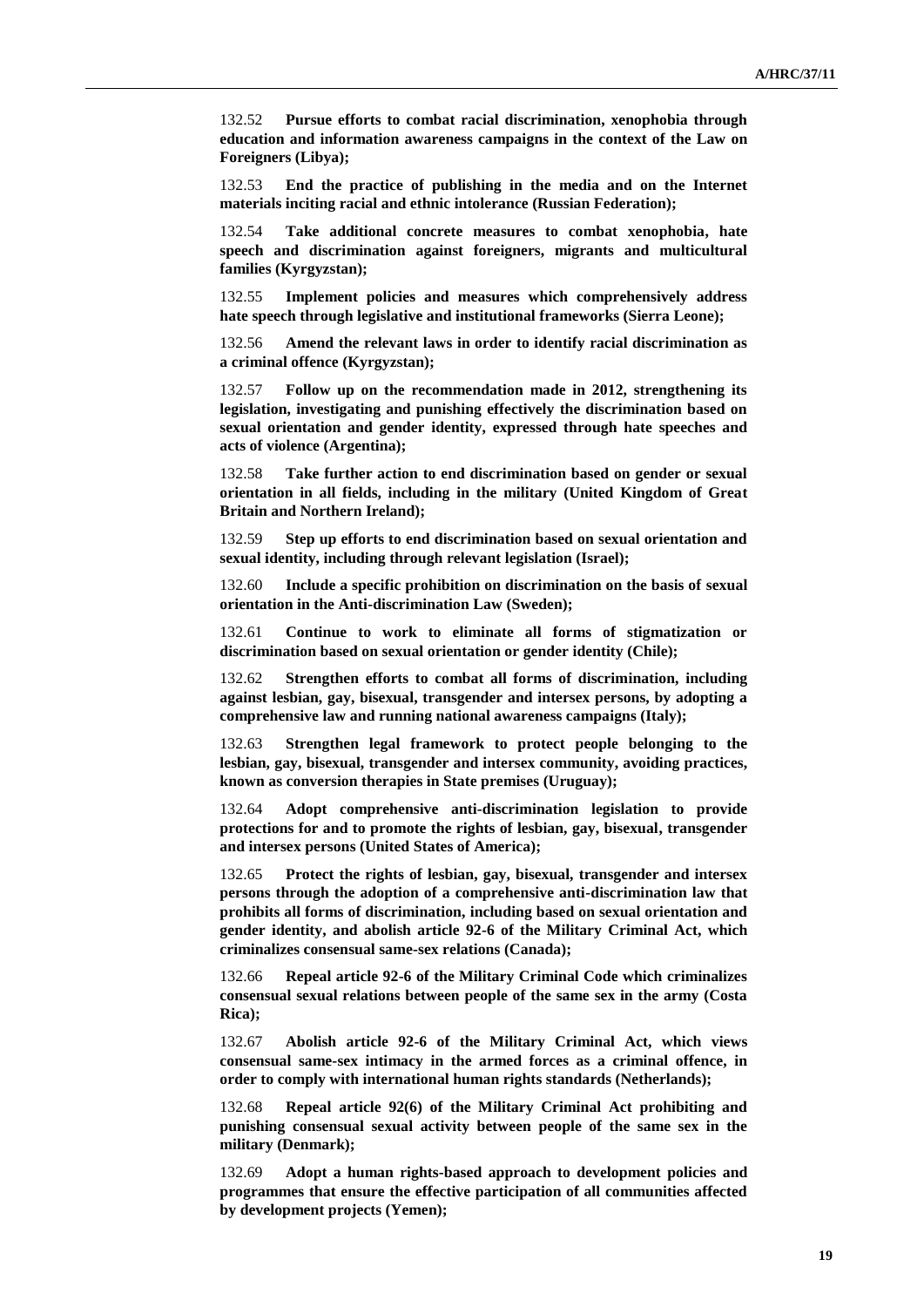132.70 **Abolish the death penalty (Honduras);**

132.71 **Move on to de jure abolition of the death penalty (Norway);**

132.72 **Consider taking steps with a view to abolishing death penalty (Italy);**

132.73 **Consider the legal abolition of death penalty (Timor-Leste);**

132.74 **Consider possibilities of the abolition of the death penalty in law (Uzbekistan);**

132.75 **Give due consideration to the legal abolition of the death penalty as well as to the commutation of all death sentences to terms of imprisonment (Liechtenstein);** 

132.76 **Take measures to introduce a formal moratorium on executions and take concrete steps toward the abolition of the death penalty (Rwanda);**

132.77 **Fully abolish the death penalty, which has been under a de facto moratorium for 20 years (Canada);**

132.78 **Abolish the death penalty and commute existing death penalties sentences to prison sentences (Colombia);**

132.79 **Abolish the death penalty and commute to prison terms the death sentences already pronounced (Panama);**

132.80 **Commute without delay all death sentences to terms of imprisonment and work towards ratification of the Second Optional Protocol to the International Covenant on Civil and Political Rights, aiming at the abolition of the death penalty (Slovenia);**

132.81 **Commute all death sentences and take concrete measures to abolish the death penalty (Switzerland);**

132.82 **Make progress in the abolition of the death penalty through ratification of the Second Optional Protocol to the International Covenant on Civil and Political Rights, aiming at the abolition of the death penalty, recognizing the existing moratorium (Mexico);**

132.83 **Fully abolish death penalty in the law and ratify the Second Optional Protocol to the International Covenant on Civil and Political Rights, aiming at the abolition of the death penalty (Portugal);**

132.84 **Abolish the death penalty and ratify the Second Optional Protocol to the International Covenant on Civil and Political Rights, aiming at the abolition of the death penalty (Australia);**

132.85 **Take all necessary measures to abolish the death penalty and raise awareness on the fact that the death penalty is not a useful instrument to fight crime (France);**

132.86 **Approve a legislative initiative that proscribes the death penalty and ratify the Second Optional Protocol to the International Covenant on Civil and Political Rights, aiming at the abolition of the death penalty (Spain);**

132.87 **Commute all remaining death sentences into life imprisonment and consider ratifying the Second Optional Protocol to the International Covenant on Civil and Political Rights, aiming at the abolition of the death penalty (Montenegro);**

132.88 **Legally abolish the death sentence and ratify the relevant protocol (Namibia);**

132.89 **Issue an executive order to make the moratorium on the application of the death penalty official, and that the Second Optional Protocol to the International Covenant on Civil and Political Rights, aiming at the abolition of the death penalty be ratified as early as possible (Ireland);**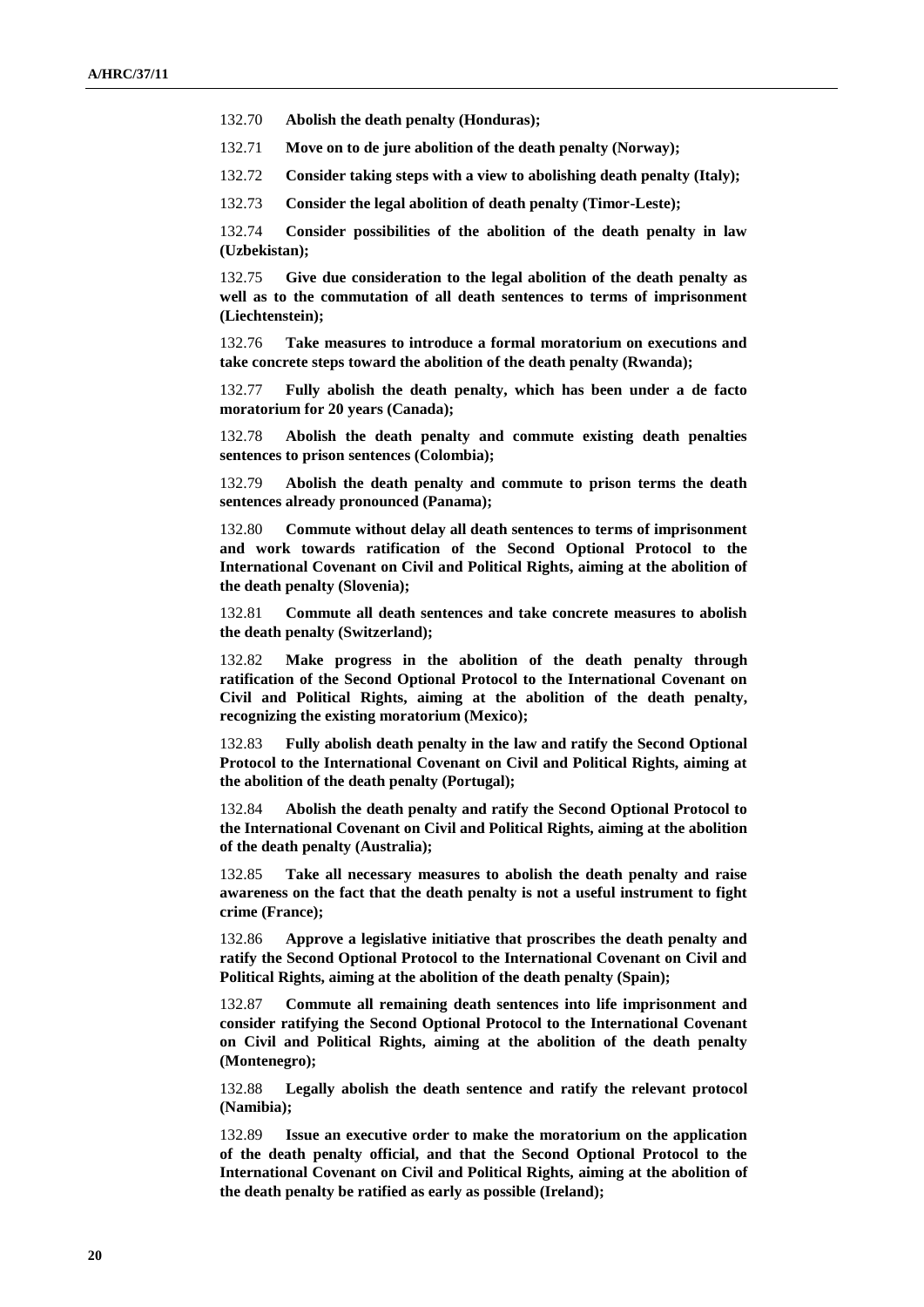132.90 **Release all political prisoners and pro-reunification figures who have been unjustly detained by arbitrary application of "National Security Law" (Democratic People's Republic of Korea);**

132.91 **Revise the legislation to ensure acts of torture are criminalized and punishable by penalties commensurate with the gravity of the crime (Zambia);**

132.92 **Undertake legislative measures to criminalize marital rape (Panama);**

132.93 **Take measures to end the practice of impunity for human rights crimes committed by general infantrymen stationed in the country (Democratic People's Republic of Korea);**

132.94 **Decriminalize conscientious objectors, introduce a genuinely civilian alternative to military service and release those imprisoned for refusing to perform military service (Germany);**

132.95 **Recognize conscientious objection to military service, and allow conscientious objectors the option to perform an appropriate alternative service of a genuinely civilian character and of a length comparable to that of military service (Canada);**

132.96 **Introduce alternatives to military service to protect conscientious objectors (United States of America);**

132.97 **Introduce an alternative non-punitive service of genuine civilian character, under civilian control and of a length comparable to military service (Australia);**

132.98 **Provide for conscientious objectors various forms of alternative service which are compatible with the reasons for conscientious objection, of a non-combatant or civilian character, in the public interest and not of a punitive nature (Croatia);**

132.99 **Adopt legislation to ensure that alternative services offered to conscientious objectors are of a civilian nature, placed under civilian authorities' control, and devoid of any punitive dimension; examine the situation of individuals who are currently imprisoned for refusing to submit to compulsory military training, with a view to offering them an alternative civilian service (France);**

132.100 **Set up an alternative service for conscientious objectors to the compulsory military service in order to guarantee their right to freedom of expression (Mexico);**

132.101 **Establish an alternative service under civilian control for conscientious objectors, in conformity with the international human rights obligations of the Republic of Korea (Switzerland);**

132.102 **Make further progress in changing the regime which criminalizes the exercise of the right to conscientious objection in relation to obligatory military service (Argentina);**

132.103 **Introduce alternatives to the military service for conscientious objectors, abolish prison sentences and release all persons who have been incarcerated for having refused the military service in the absence of a civilian alternative (Panama);**

132.104 **Ensure the legal recognition of conscientious objection to military service (Portugal);**

132.105 **Release individuals imprisoned or detained solely on the basis of their conscientious objection to military service and to consider expunging the corresponding charges from their criminal records (Croatia);**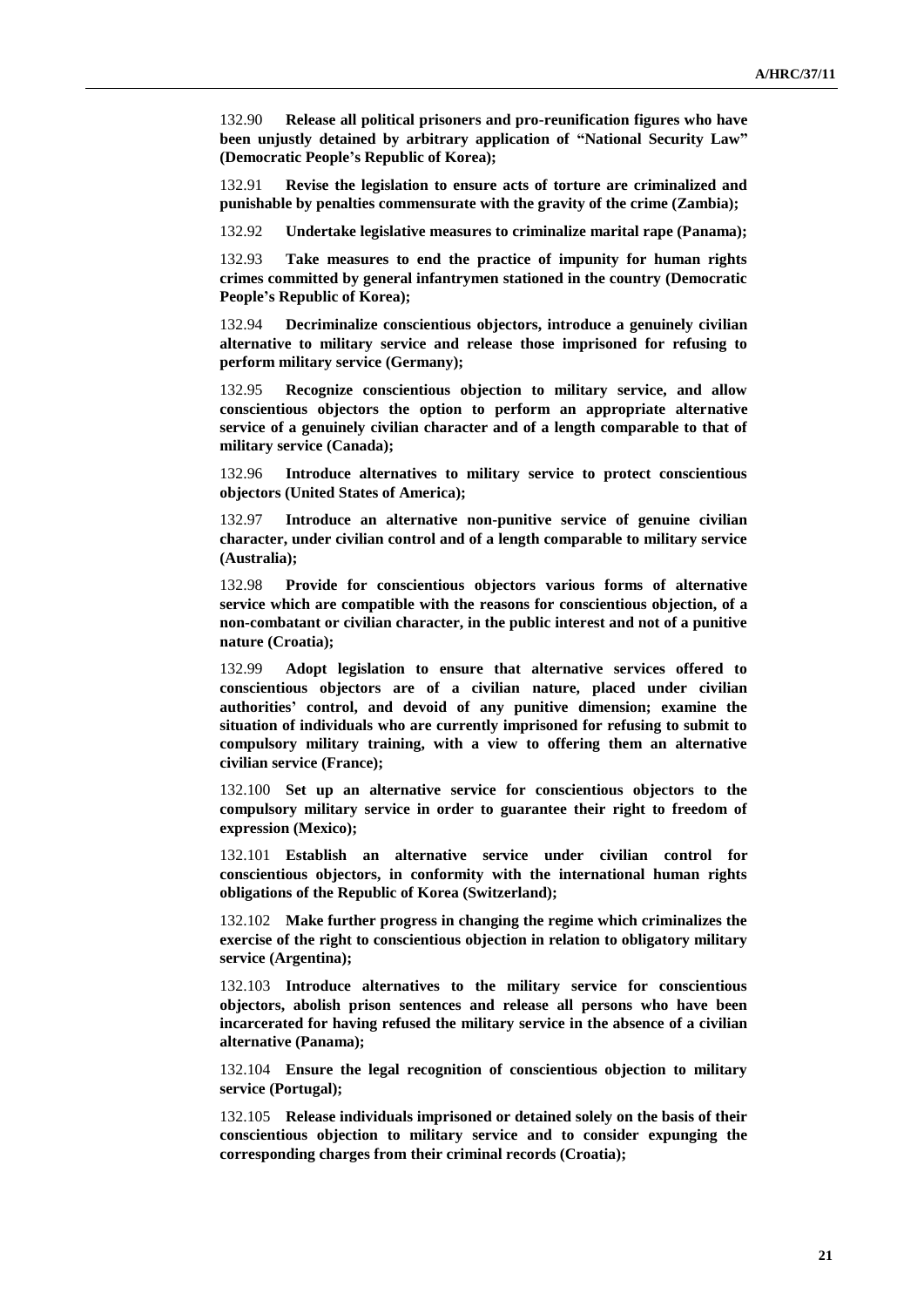132.106 **Consider releasing those people imprisoned or detained because of their conscientious objection to military service, and consider removing the corresponding charges from their criminal record (Costa Rica);**

132.107 **Guarantee that defamation is punishable only through civil law and that the compensation awarded is proportionate to the damage caused (Guatemala);**

132.108 **Replace criminal defamation and libel laws with civil ones, and reform national security laws to provide greater protections for free expression (United States of America);**

132.109 **Amend the National Security Law, in particular its article 7, to ensure that it is not used arbitrarily or to harass and restrict the rights to freedom of expression, opinion and association, and release all individuals unjustly charged and sentenced to prison terms solely for the legitimate exercise of their rights to freedom of expression and association (Germany);**

132.110 **Review article 7 of the National Security Act, which restricts freedom of expression (Iraq);**

132.111 **Review the National Security Act to ensure that it fully respects human rights, including the rights to freedom of speech, association and peaceful manifestation (Portugal);**

132.112 **Develop a national plan to combat trafficking in human beings with a view to strengthening the mechanism for the identification of victims of trafficking and to ensure their rights are protected (Belarus);**

132.113 **Establish a gender quota system to increase women representation in the National Assembly (Costa Rica);**

132.114 **Respect reproductive rights of women which include decriminalization of abortions (India);**

132.115 **Remove all penalties for women who seek abortion, and for doctors and other medical personnel involved in providing these services (Netherlands);**

132.116 **Investigate cases of forced sterilization of women with disabilities (Russian Federation);**

132.117 **Urgently eliminate the practice of forced sterilization of women with disabilities (Albania);**

132.118 **Establish a universal birth registration system that includes children of refugees and asylum seekers (Islamic Republic of Iran);**

132.119 **Establish a universal birth registration system to ensure that all children have access to birth registration immediately after birth, regardless of the status of their parents (Kyrgyzstan);**

132.120 **Adopt a universal system for birth registration, which includes children of refugees, asylum seekers and stateless persons (Peru);**

132.121 **Further improve the birth registration system as to ensure universal birth registration to all children born in the territory of the Republic of Korea, regardless of the status of the parents (Turkey);**

132.122 **Consider establishing a system which guarantees all children, regardless of the parents' nationality and status, the right to birth registration (Kazakhstan);**

132.123 **Establish a comprehensive national birth registration system for foreign nationals to ensure the births of their children are registered (Sierra Leone);**

132.124 **Establish a national birth registration system to register all births in Korea irrespective of the nationality of parents (Botswana);**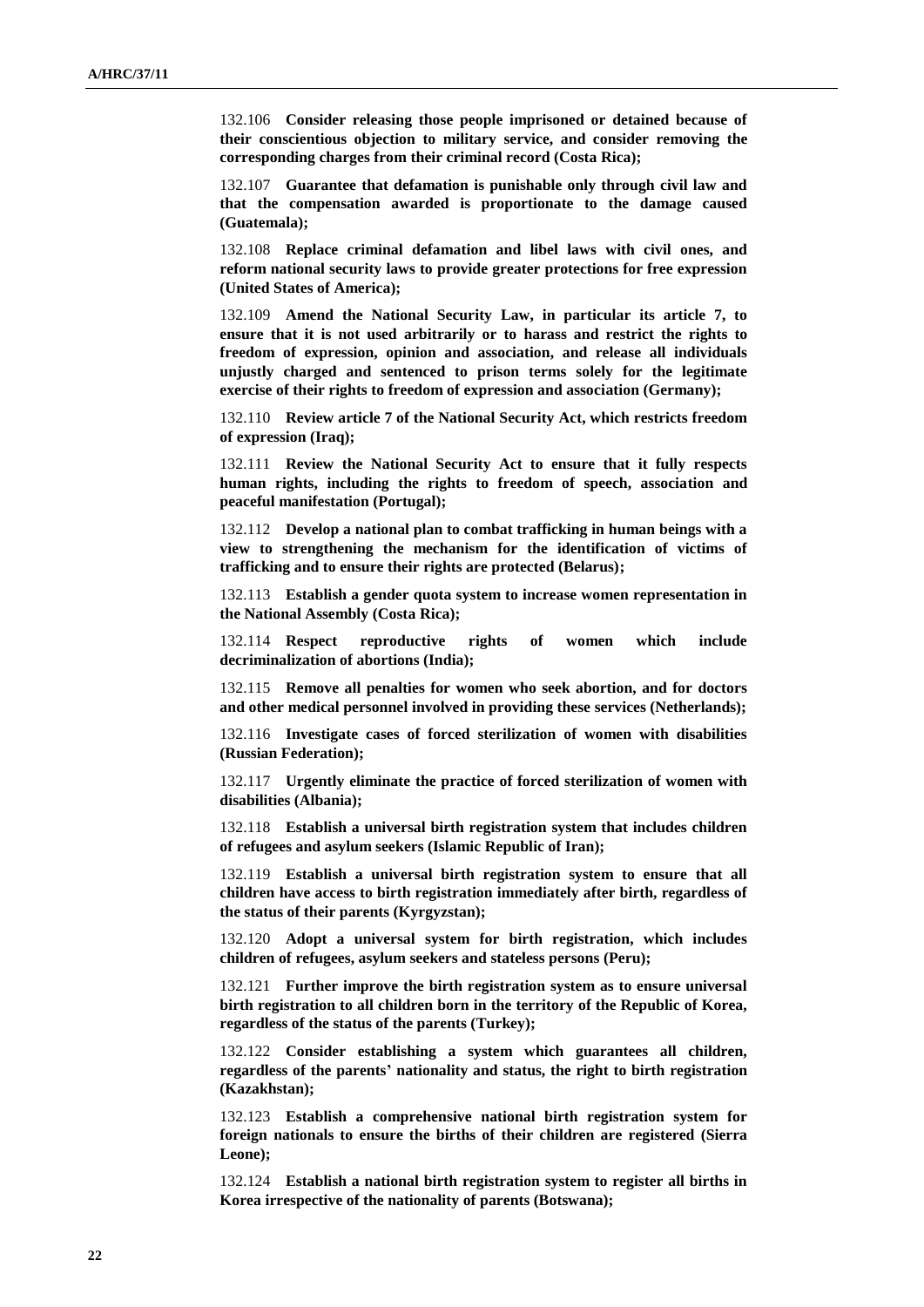132.125 **Ratify the International Convention on the Protection of the Rights of All Migrant Workers and Their Families to guarantee their protection against all human rights violations (Egypt);**

132.126 **Ensure that migrant workers and their families and in particular children have access to sufficient means of subsistence, to housing, to health care and to education (Congo);**

132.127 **Adopt further measures to promote working condition of migrant workers, especially women migrant workers and to improve their integration in the Korean society (Viet Nam);**

132.128 **Amend the current Employment Permit System Act to ensure that an application for a visa extension or a renewal is not restricted or refused to migrant workers who have changed jobs (Bangladesh);**

132.129 **Make its best efforts to ensure that the migrant workers and their families, in particular their children, enjoy an adequate livelihood, housing, health care and education (Islamic Republic of Iran);**

132.130 **Completely stop deportation of undocumented migrant children enrolled in schools and their detention after deportation orders (Bangladesh).**

133. **All conclusions and/or recommendations contained in the present report reflect the position of the submitting State(s) and/or the State under review. They should not be construed as endorsed by the Working Group as a whole.**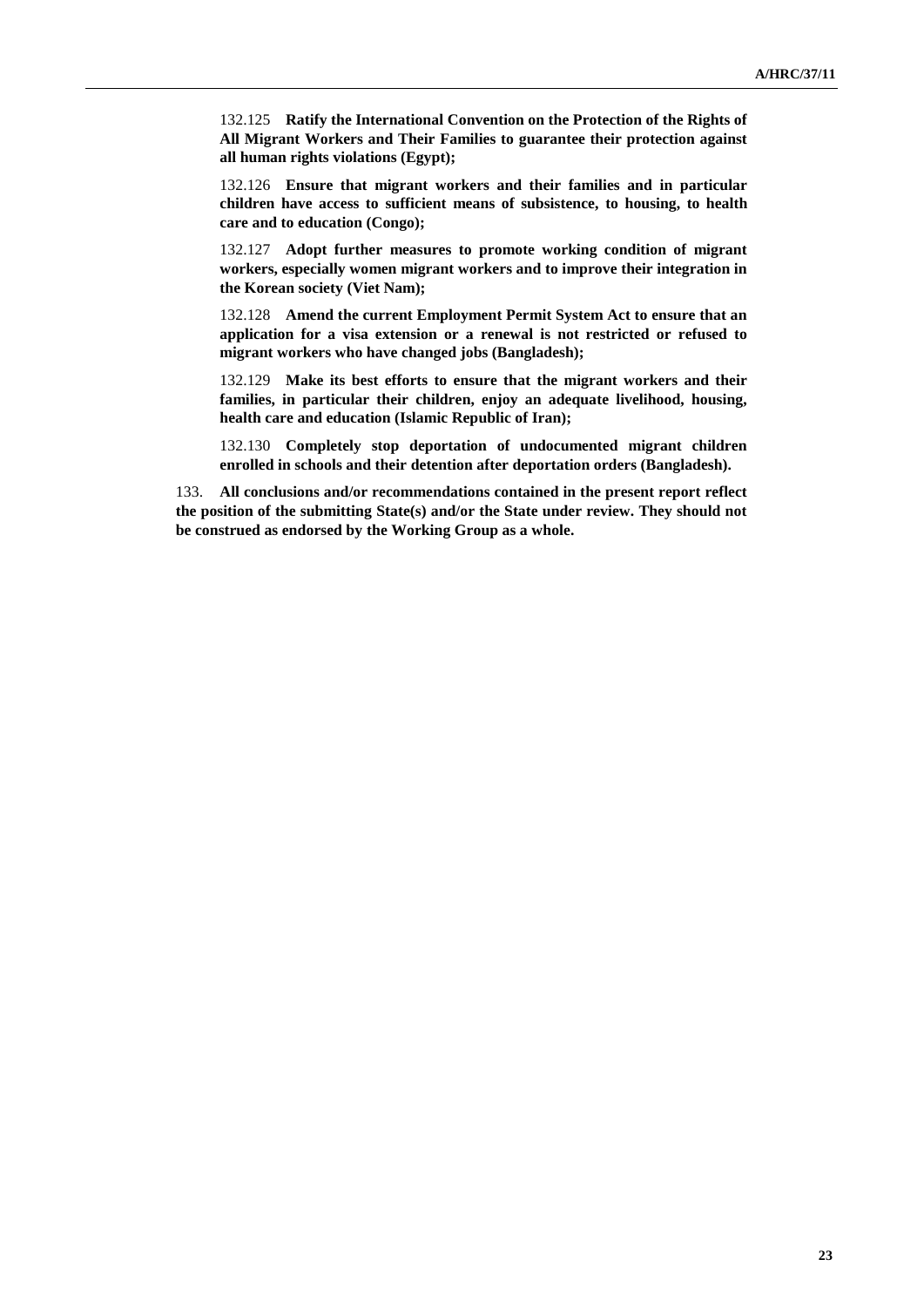#### **Annex**

*[English Only]*

### **Composition of the delegation**

The delegation of the Republic of Korea was headed by the Minister of Justice, Mr. Sangki Park and composed of the following members:

- Alternate Head of Delegation, Ambassador Kyong-lim Choi, Permanent Representative, Permanent Mission of the Republic of Korea in Geneva;
- Ambassador In-chul Kim, Deputy Permanent Representative, Permanent Mission of the Republic of Korea in Geneva;
- Mr. Heeseok Whang, Director General, Human Rights Bureau, Ministry of Justice;
- Mr. Heejun An, Director, Human Rights Support Division, Ministry of Justice;
- Mr. Kyooyoung Song, Planning and Coordination Prosecutor, Ministry of Justice;
- Ms. Yoojin Oh, Deputy Director, Human Rights Policy Division, Ministry of Justice;
- Mr. Yuwan Kim, Public Service Advocate, Human Rights Policy Division, Ministry of Justice;
- Ms. Hye Jung Lee, Researcher, Human Rights Policy Division, Ministry of Justice;
- Ms. Ah young Kim, Second Secretary, Human Rights and Social Affairs Division, Ministry of Foreign Affairs;
- Mr. Hoyoul Choi, Deputy Director, Regulatory Reform and Legal Affairs Division, Ministry of Education;
- Ms. Kiyeon Park, Assistant director, International Education Cooperation Division, Ministry of Education;
- Mr. Jae Ha Lee, Army Lieutenant Colonel (Judge advocate), Legal Affair Management Bureau, Ministry of National Defence;
- Ms. Jungwon Lee, Deputy Director, International Cooperation and Trade Division, Ministry of Land, Infrastructure and Transport;
- Ms. Jinok Kim, Deputy Director, Division of Basic Livelihood Security, Ministry of Health and Welfare;
- Ms. Eunyoung Kim, Deputy Director, Division of Basic Livelihood Security, Ministry of Health and Welfare;
- Ms. Eun Jeung, Deputy Director, lnternational Cooperation Division, Ministry of Gender Equality and Family;
- Ms. Ji Eun Kim, Deputy Director, International Cooperation Division, Ministry of Employment and Labour;
- Mr. Haewoong Lee, Assistant Director International Cooperation Division, Ministry of Employment and Labor;
- Mr. Dae Hyeong Lee, Director and Senior Superintendent, Human Rights Protection Division, Korean National Police Agency;
- Mr. Seong Beom Wi, Inspector Human Rights Protection Division, Korean National Police Agency;
- Ms. Jihye Han, Deputy Director Internet Ethics Division, Korea Communications Commission;